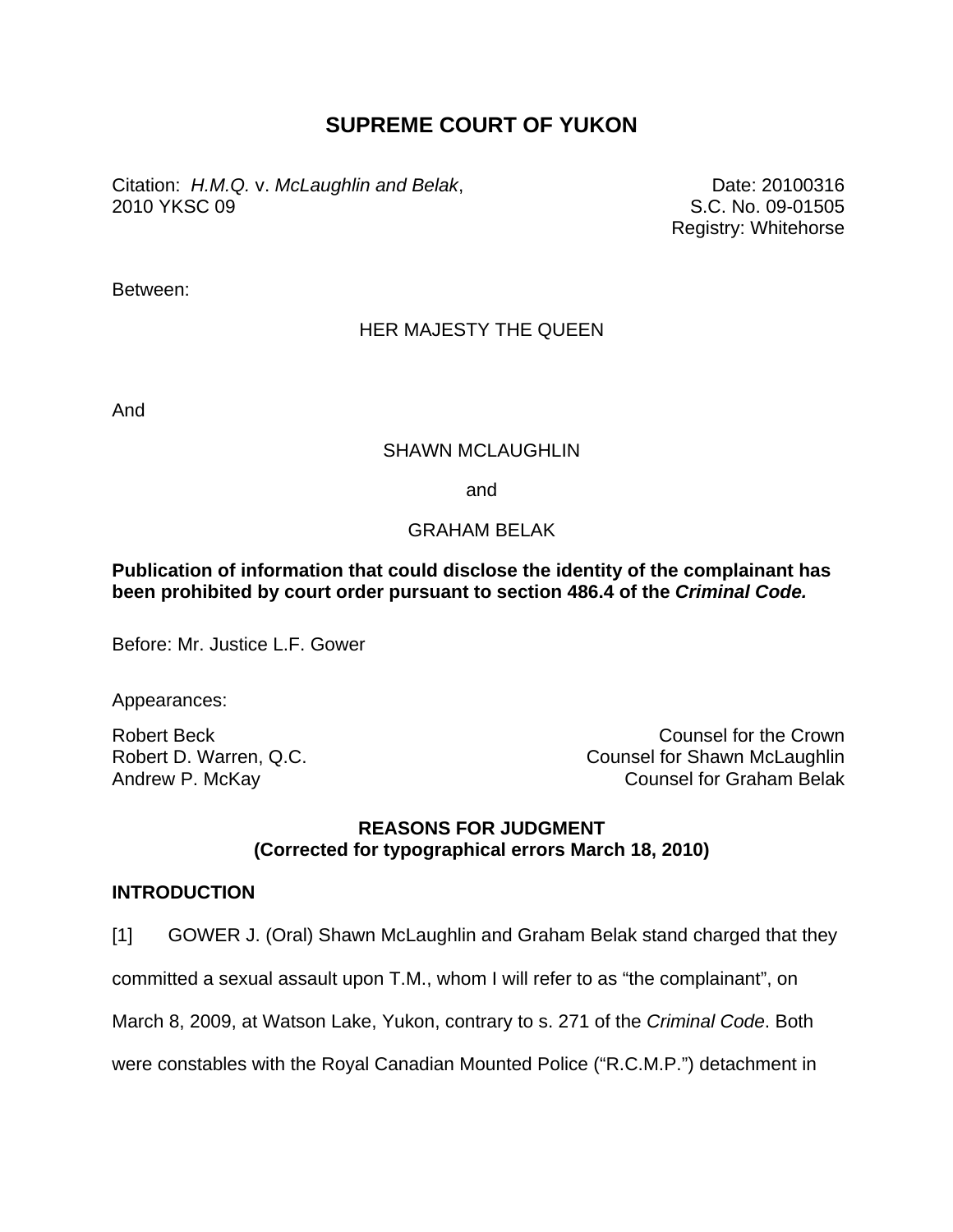Watson Lake at the time. They continue to be members of the R.C.M.P., although I gather they have since been transferred from Watson Lake.

[2] As I see it, the issue in this case is whether the Crown has proven beyond a reasonable doubt that the sexual activity in this case occurred without the complainant's consent. If there is a reasonable doubt on that point, the accused are entitled to be acquitted, and the issue of mistaken belief in consent, argued in the alternative by defence counsel, does not arise.

## **THE UNCONTENTIOUS FACTS**

[3] Many of the facts in this case are not significantly in dispute. The complainant, who was 28 years old on March 8, 2009, and her husband, P.M., who was then 27 years old, moved to Watson Lake from Ontario about a week prior to the events giving rise to this trial. The complainant is a registered nurse who graduated in 2006. She had obtained employment as a nurse at the Watson Lake Hospital. P.M. was intending to enrol in an online university degree granting program, and perhaps also look for some part-time work. During her initial week on duty, the complainant was introduced to various personnel at the hospital, including a male nurse, Sean Walsh, Katherine Relkoff, who was the head nurse at the hospital, as well as some emergency medical services ("EMS") employees.

[4] The complainant and P.M. were invited to a party at Sean Walsh's residence on Saturday, March 7, 2009. At around 2 o'clock that afternoon, the complainant smoked about half a joint's worth of marihuana. At that period in her life, the complainant smoked marihuana about three times a week and her husband was a daily user of the same substance. The complainant ate dinner between 5 and 6 p.m., and between 6 and 7:30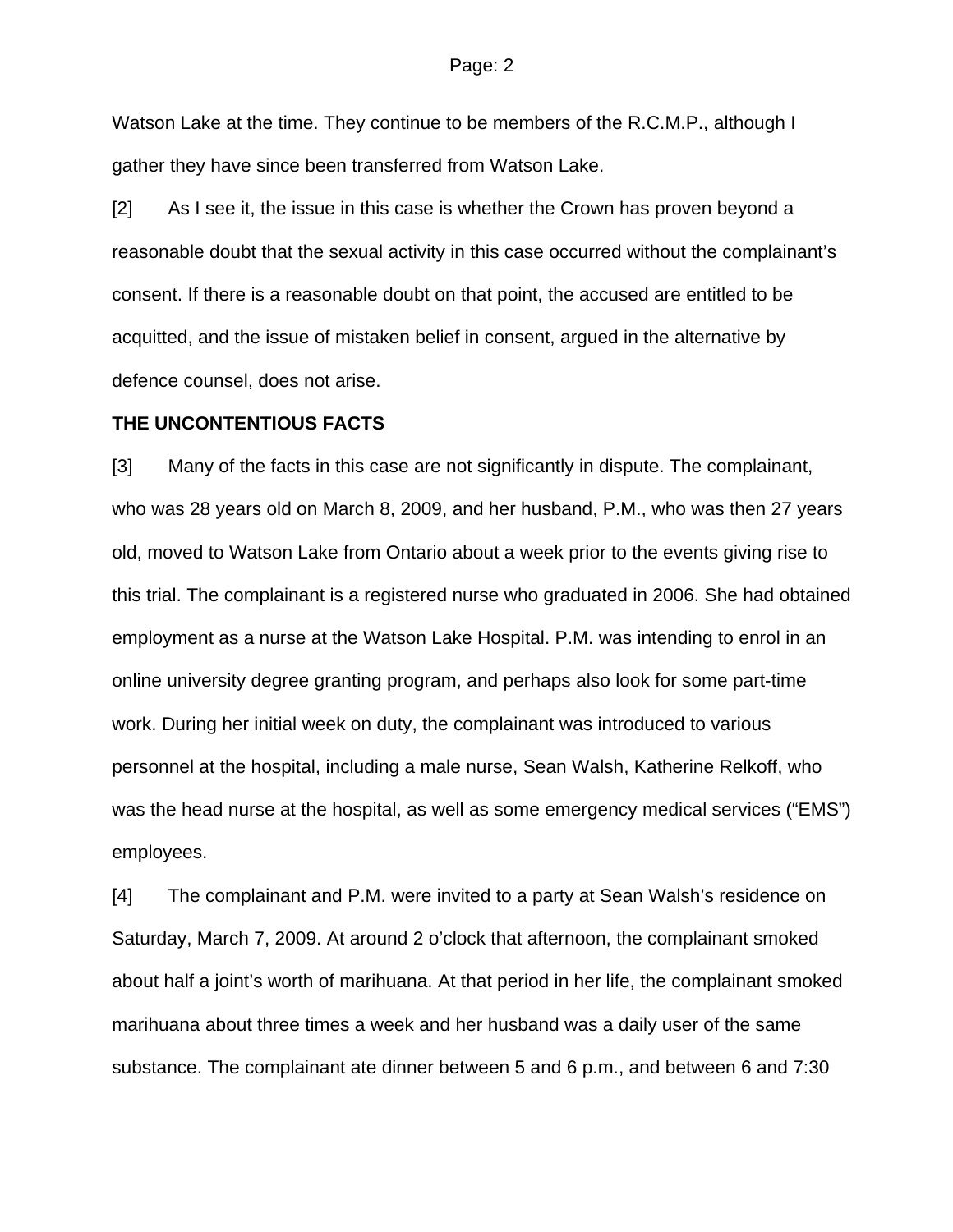p.m. she had three beers while she was getting ready to attend the party. P.M. decided that he would rather stay home and watch sports on a new cable channel that he had just discovered. The complainant left for the party at Sean Walsh's between 7:45 and 8:15 p.m., smoking one additional joint of marihuana on the way.

[5] I find as a fact that the complainant arrived at Sean Walsh's between 7:30 and 8 p.m. and was the first guest to arrive. She brought four cans of beer with her and immediately opened one, which she consumed while she had general conversation with Mr. Walsh.

[6] I find as a fact, that between 9:30 and 10:30 p.m., additional party guests arrived, namely Erik Miller, Jordan Ebare, Mike Whitehead, Lindsay Agar. The three males were all EMS technicians, some of whom the complainant had met earlier in the week, and Ms. Agar, the then girlfriend of Mr. Miller.

[7] I find as a fact that, at about 11 p.m., Mr. McLaughlin and Mr. Belak arrived with a fellow off-duty officer, Louis Allain. McLaughlin and Belak had attended an earlier function at Mr. Allain's residence where they were watching an Ultimate Fighting event on television from approximately 7:30 to 10:45 p.m. Mr. McLaughlin had brought a six-pack of beer with him and drank four of them at Mr. Allain's, taking the remaining two with him to Sean Walsh's. Mr. Belak brought a 15-pack of "Coors Light" beer to Mr. Allain's residence, consumed four or five beers while there, and took the remaining 10 or 11 to Mr. Walsh's.

[8] Mr. McLaughlin was then 32 years old and had been married for about nine years, with a two year old son. He remains married and now also has a daughter about six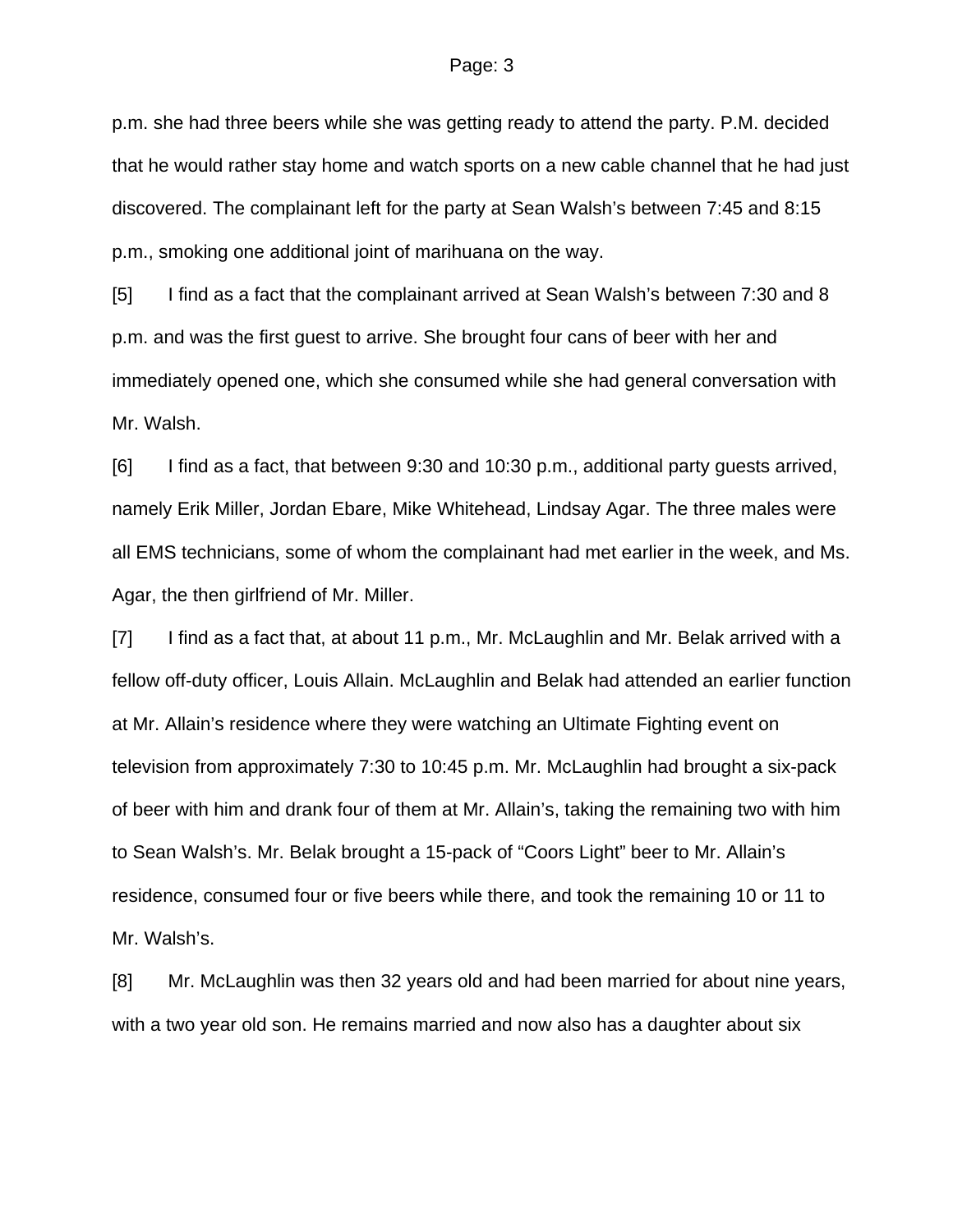months old. He joined the RCMP in 2000, after completing an undergraduate degree in criminology and a brief stint of employment as a campus policeman.

[9] Mr. Belak was 29 years old at the time. After pursuing four years of junior hockey, he graduated from the RCMP depot in August 2007. His first posting was in Whitehorse, and he was transferred to Watson Lake in November 2008. He is six foot five and at the time he weighed about 240 pounds. He claimed to have a fairly substantial tolerance for alcohol.

[10] There were a total of nine people at the party, including the host, Mr. Walsh. Everyone was drinking various forms of alcohol to some extent or other and the mood was jovial. At one point, some shots of tequila were poured. The complainant acknowledges having one such shot, although there was evidence that she may have had as many as three. There was also evidence that she consumed two margaritas earlier in the evening.

[11] At another point in the evening, Mr. Walsh took a number of the guests, including the complainant, downstairs to inspect his exercise equipment. I find as a fact that Mr. McLaughlin was present in the basement at that time, although Mr. Belak was not. I will have more to say about that later.

[12] Around midnight, Mr. Walsh announced that he was about to hold a "screeching in" ceremony for anyone that wanted to do so. This involved each participant reciting a particular Newfoundland saying, drinking a shot of Newfoundland screech rum and, in this case, biting the head off a small saltwater fish known as a capelin. Both Mr. McLaughlin and the complainant participated in this event. Mr. Belak did not.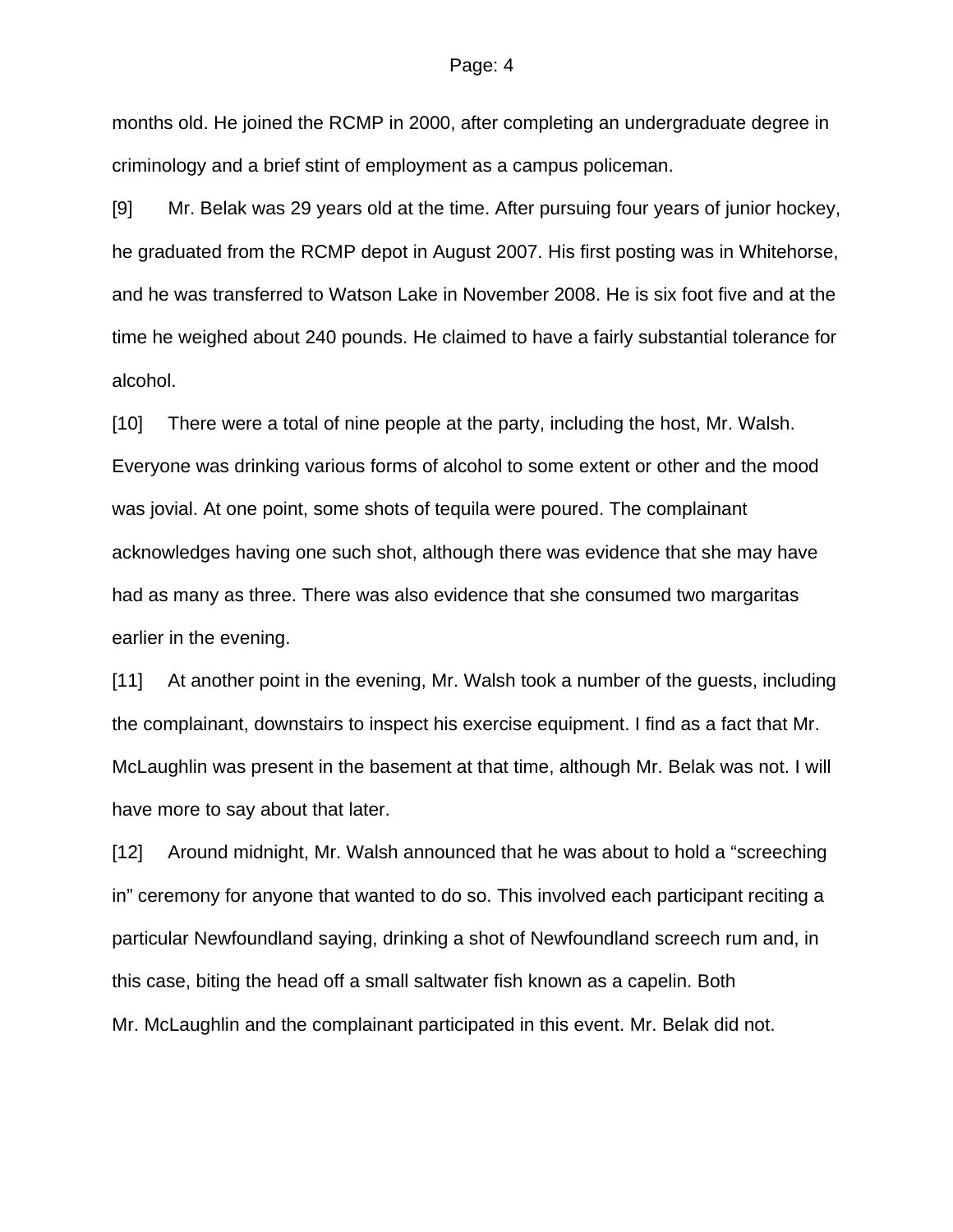[13] After the screeching in ceremony, a majority of the guests migrated from the kitchen area into the living room where there was a normal three-seater couch and a separate love seat among the furniture. At one point, the complainant was sitting on the love seat in between the two accused, with Mr. McLaughlin to her right and Mr. Belak to her left. She became sick to her stomach from the screeching in ceremony and claims to have vomited five times in the washroom, following which she felt substantially better. After that, at the suggestion of Ms. Agar, the complainant was drinking water.

[14] There were a number of things done and said by the complainant at the Walsh party which she admits could be described as "flirtatious", at a minimum, towards both accused, but primarily focussed on Mr. McLaughlin. About 10 minutes after Mr. McLaughlin's arrival around 11 p.m., he and the complainant were engaged in intense conversation. The complainant admits that she thought Mr. McLaughlin was "a good looking guy" and that she was being very friendly, getting to know him. An unknown photographer was taking various candid photographs of the guests at the party which were tendered as evidence. Thus, there was objective corroborative evidence about some of the instances of flirtatious conduct by the complainant.

[15] Not too long after their initial conversation, the complainant approached Mr. McLaughlin, who was seated at the kitchen table, handed him a beer and sat in his lap uninvited, putting her arm around him. One of the photographs confirms this. At a later point, Mr. McLaughlin made a motion as if to be grabbing the complainant's left breast from on top of her sweater, while she is seated on his right leg, with her arm around his shoulder. From the expression on her face in the photograph, the complainant appears to be enjoying the moment.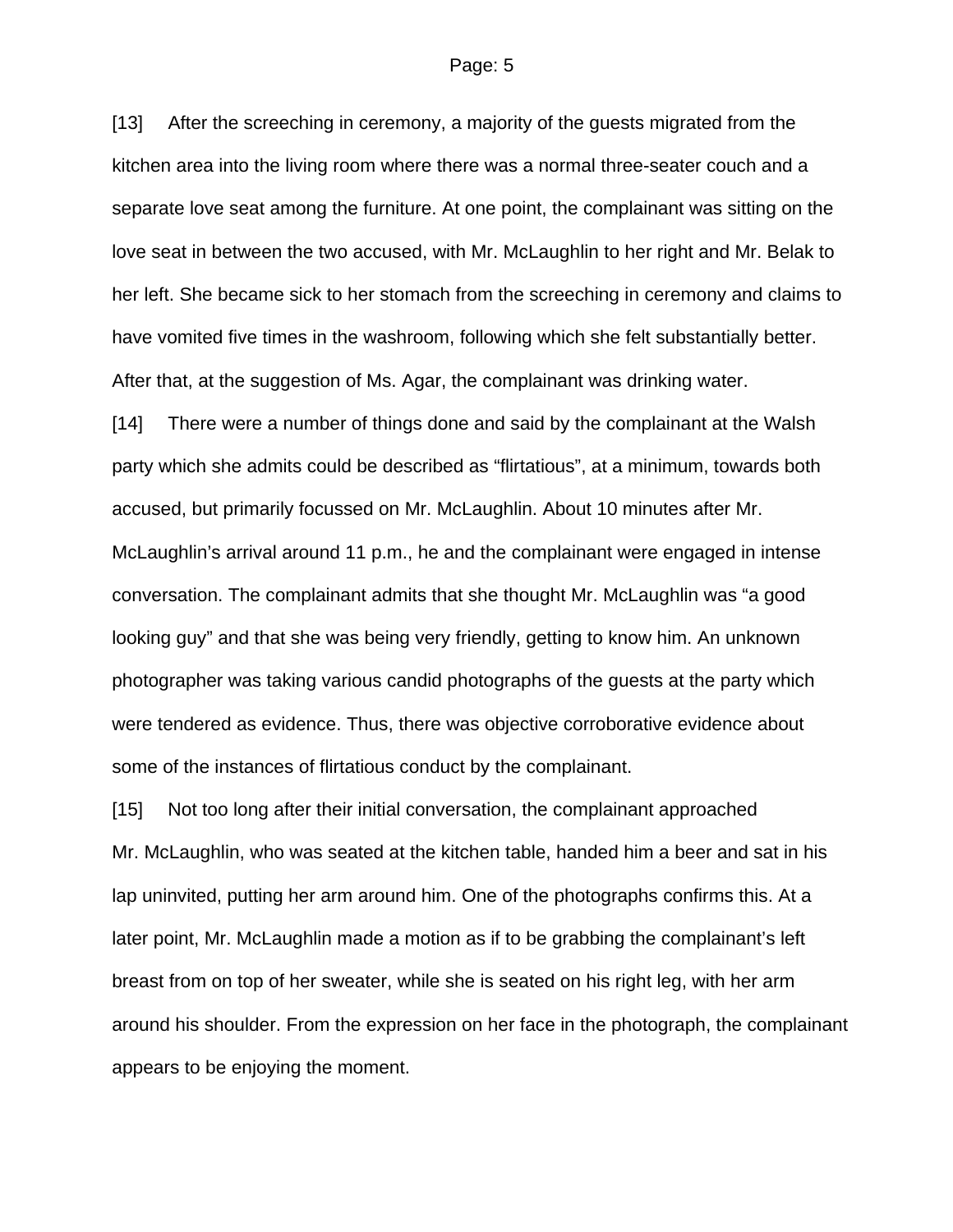[16] At one point earlier on in the party, while many of the guests were still in the kitchen, I find as a fact that the complainant made a statement to both McLaughlin and Belak to the effect they had better watch out the next time they attended at the hospital because she might be tempted to drag them into one of the back rooms and have her way with them. The complainant did not recall making that statement.

[17] When a number of the guests went into the basement to inspect Mr. Walsh's exercise equipment, Mr. Walsh observed the complainant sit astride a large inflated exercise ball, which had a ribbed or bumpy surface. He described the complainant as bouncing up and down on the ball, about three feet away from Mr. McLaughlin, with the two of them maintaining eye contact with each other. Mr. Walsh described the complainant has having a "seductive expression" on her face at the time that she was on the ball. Mr. McLaughlin testified, and I find as a fact, that while bouncing on the ball, the complainant had her hands between her legs in front of her pelvic area.

[18] Later during the party, the complainant made a statement to the effect that "who ever touches me last gets to take me home." The complainant did not recall making that statement, but allowed that she could have done so.

[19] After a conversation between the complainant and Ms. Agar, the complainant said to Mr. McLaughlin "Who is this person? She is trying to mother me. She's telling me I'm being loud. It's just the way I am, I'm having fun". The complainant did not recall making that statement, but I find as a fact that it was said.

[20] While sitting between Belak and McLaughlin on the love seat in the living room, the complainant was rubbing the insides of the thighs of both men, from their knees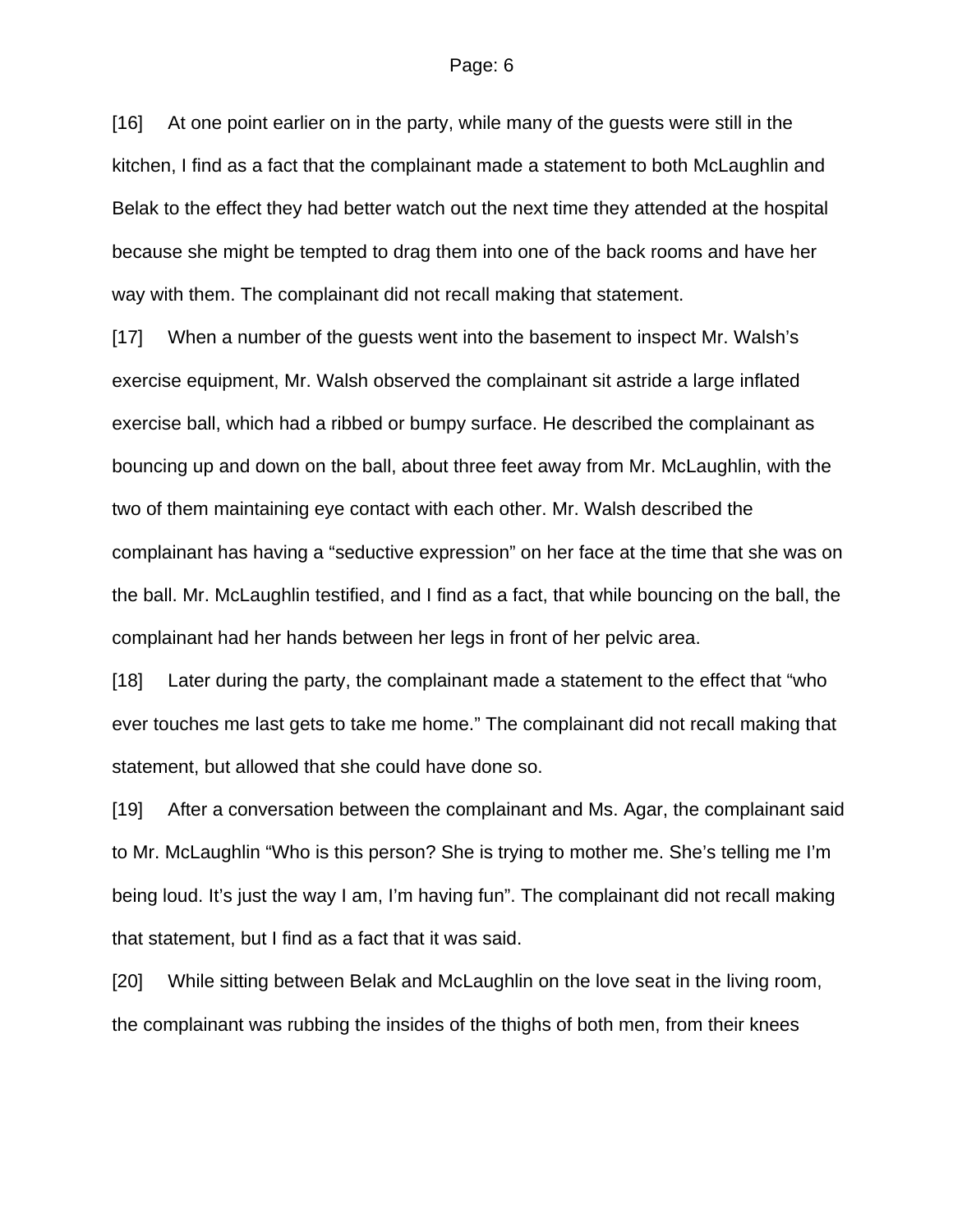towards their crotch areas. The complainant did not recall doing so, but allowed that such conduct could be described as a "sexual touching".

[21] Around 2 or 2:30 a.m., Mr. Belak announced that, as the party was out of beer, he was going back to his residence, where he had some beer, and that anybody that wanted to could come over. Mr. McLaughlin accepted that invitation and began to get ready to leave Mr. Walsh's residence.

[22] The complainant testified that she didn't know if she was invited or if she asked to go, but decided to go to Mr. Belak's residence in any event. She described her level of sobriety at the time as probably a five on a scale of ten, but that her level of intoxication had subsided somewhat after getting sick to her stomach and drinking water. She notably had no difficulty getting on and lacing her hiking boots. According to Sean Walsh, whose evidence I accept as being the relatively sober host of the evening, "She seemed pretty good. Not overly intoxicated, she wasn't staggering", and she had no difficulty negotiating a set of five or six stairs at the Walsh residence.

[23] None of the other quests accepted Mr. Belak's invitation.

[24] Mr. Belak left the Walsh residence a few minutes ahead of Mr. McLaughlin and the complainant. The complainant had no difficulty walking down the driveway with Mr. McLaughlin to where Mr. Belak was standing.

## **THE CONTENTIOUS EVIDENCE**

[25] It is at this point that the evidence of the complainant begins to diverge from that of McLaughlin and Belak. The complainant says that she interlocked her arm with that of Mr. Belak, who was on her right side. She did not recall simultaneously interlocking her other arm with Mr. McLaughlin and, interestingly, made no mention at all of locking arms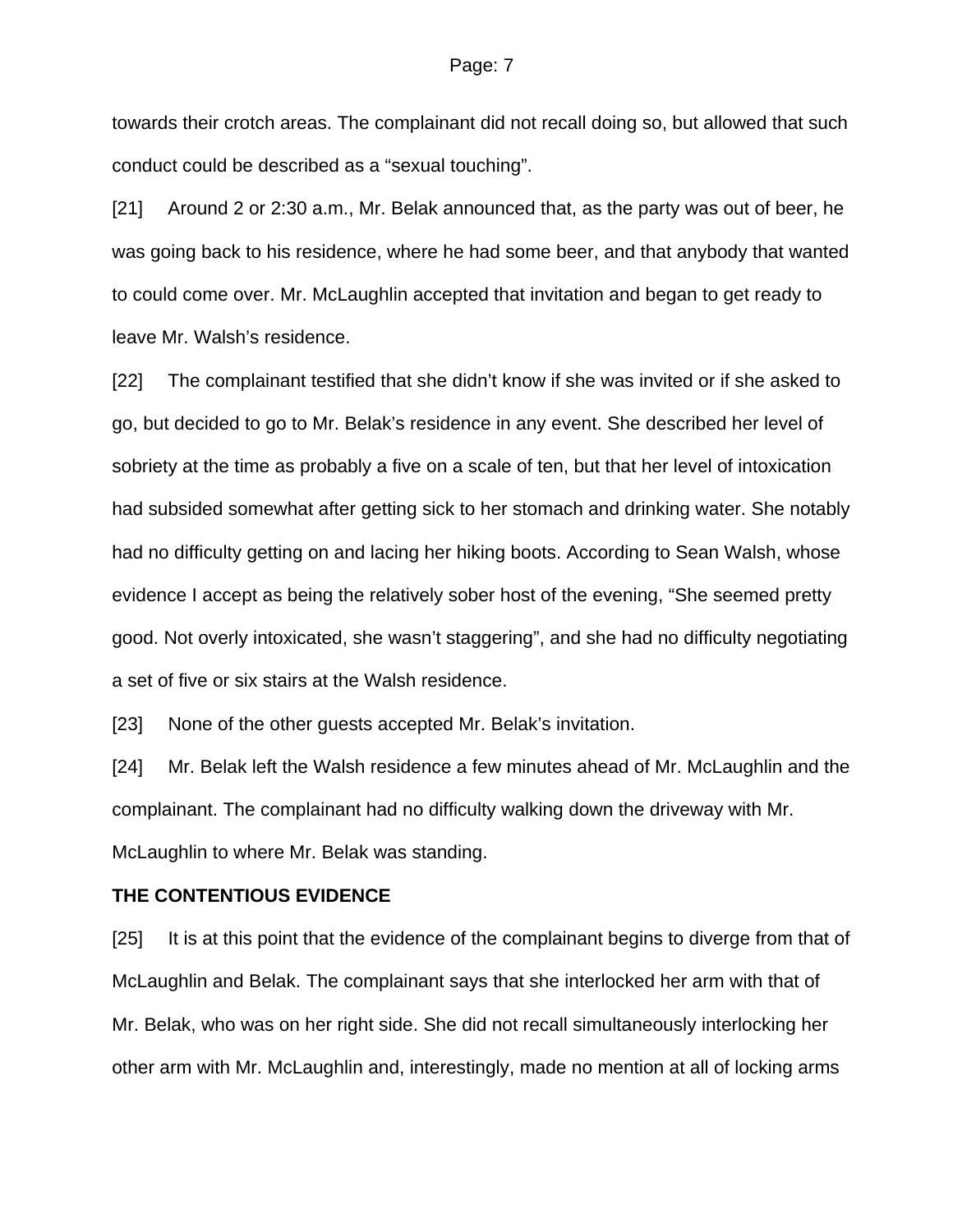with either man in her direct examination. I find as a fact that she was positioned between the accused, with Belak on her right and McLaughlin on her left, interlocking her arms with theirs.

[26] En route to Mr. Belak's residence, which was only a few minutes away, there were two significant conversations, however the complainant only admits to one of them. She testified that she thought that she was being flirtatious with Mr. Belak by discussing how nurses and police officers have a "special bond", while walking with him arm in arm. She acknowledged in cross-examination that, in saying that, she was trying to tell him that the two of them could "potentially have a bond together". According to Mr. McLaughlin, the complainant emphasized the word "special" in describing the special relationship that she thought nurses had with the police. I accept his evidence on this point. Mr. McLaughlin interpreted this as having a sexual connotation.

[27] The other conversation, which the complainant said did not happen, was one about a nurse at the hospital named Tanya. According to each of the accused, the threesome was walking past a nurses' residence in the area, which caused Mr. Belak to ask the complainant whether she knew a nurse by the name of Tanya. According to both the accused, the complainant acknowledged that she did know this person, having met her the week prior and thought she was attractive. However, the complainant then said something to the effect that "She's not your type, Graham, because she's not the type that is going to sleep with you on the first date." I find as a fact that this conversation occurred. It seemed to flow logically as part of the narrative. It also strikes me as being improbable that each of the accused would fabricate this evidence, particularly when it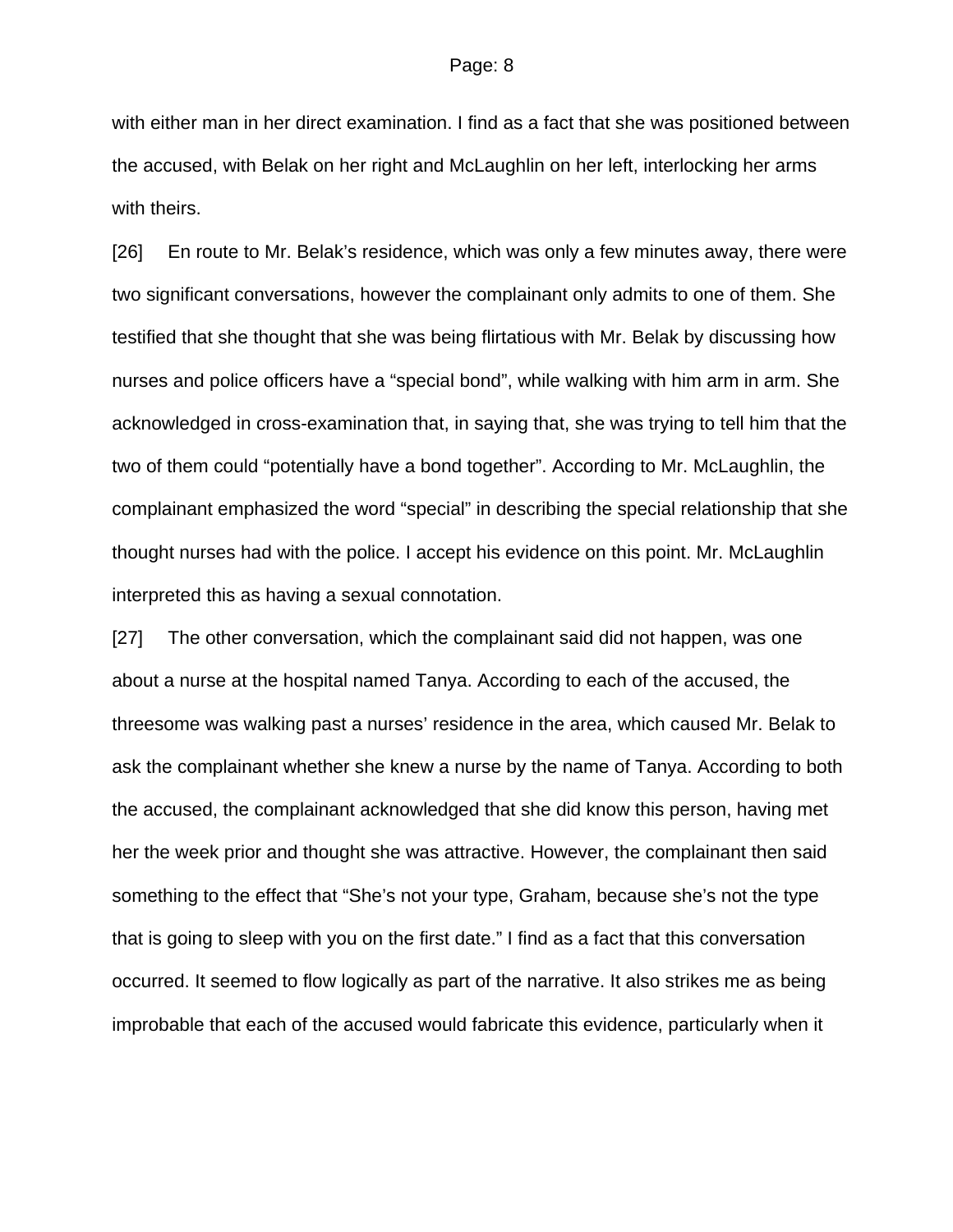would be objectively capable of corroboration, by confirming the location of the nurses' residence and the name of the nurse involved.

[28] Upon entering the Belak residence, there is general agreement that Mr. Belak poured glasses of wine for the complainant, Mr. McLaughlin and himself. There were some disagreements about who sat where, but not about the fact that there was generally a sociable conversation between the three individuals over the next 45 to 60 minutes. Mr. Belak had turned on the television and for a while the group was watching some programming, although that was later changed to a music channel.

## **The Complainant's Evidence**

[29] Here the complainant's version of events significantly differs from that of each of the accused. She testified that she shared two small "Colt" cigars with Mr. Belak during the sociable conversation. At some point, her wine glass was refilled by Mr. Belak before it had been totally consumed by the complainant. In total the complainant recalls consuming less than two glasses of wine before being sexually assaulted. At one point she recalled having difficulty putting her lips around the plastic tip of one of the Colt cigars she had been smoking. She didn't remember the specific conversations until there was a complimentary remark by one of the accused that her sweater "looked good" on her. She admitted standing up in front of Mr. Belak "in a flirtatious manner" showing him her sweater. She then said that Mr. McLaughlin came behind her and pulled her hips into his waist, such that she could feel that he had an erection. She said that she closed her eyes for a second and didn't pull away from Mr. McLaughlin. When she opened her eyes, Mr. Belak said something, from his seated position on the sectional sofa, about the crucifix around her neck. He stood up in front of the complainant and she went to hold her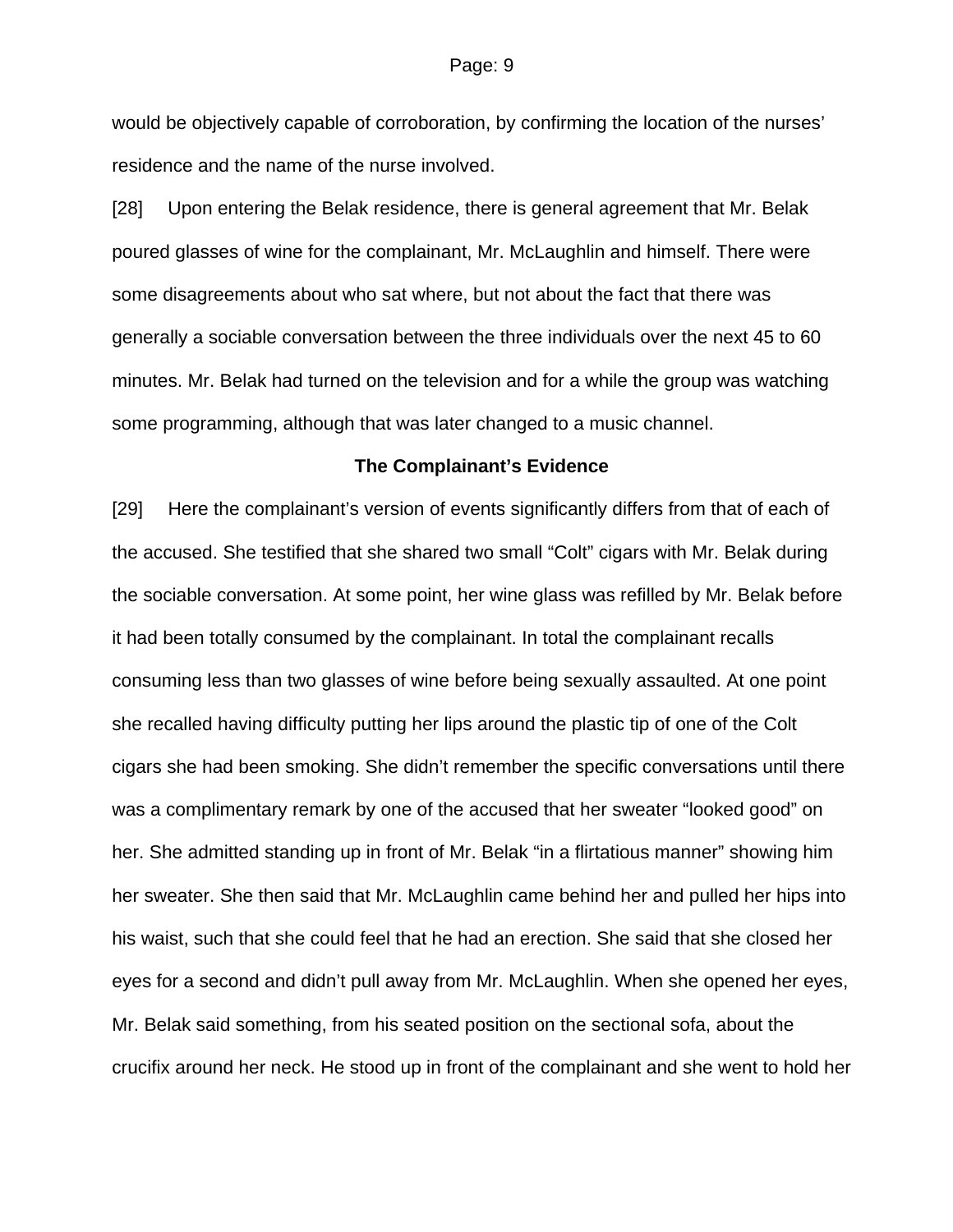ornamental crucifix up to explain it to Mr. Belak. She remembered Mr. Belak was looking behind her and that he had a smile on his face. She then heard a clink sound, and looked down to see that her belt and her pants were on the floor. She leaned over to pull her pants up saying "no, no, no", but fell over. She thought Mr. McLaughlin was going to break her fall, but apparently that did not happen, because she described hitting the floor. At that point, she testified that she thought they were just joking around and that it had gone too far. After hitting the floor, when she next opened her eyes, Mr. Belak was having sexual intercourse with her, with her on her back and him on top. At that point she said that Mr. McLaughlin was kneeling above her head with his hands on her wrists holding her arms in a stretched out and crossed fashion. She said that she was unable to speak and couldn't move. She testified that she was trying to arch her back, but just felt paralyzed. When Mr. Belak looked into her eyes and smiled, she turned her head to the left and then passed out. The next thing she remembered is waking up on the couch with Mr. Belak having sexual intercourse from on top. She was on her back and could see Mr. McLaughlin but didn't know for sure if he was still holding her arms. She still didn't feel like she had the ability to move and blacked out again.

[30] When she next awoke, she found herself lying on the sofa. She got up, put on her pants and started looking for her coat. She saw a light on down the hallway. She testified that she didn't remember walking down the hallway but did remember standing near a bedroom with the light on and saw Mr. Belak lying naked on the bed, awake, with his hands crossed behind his head. She then remembered turning around and Mr. Belak was following her down the hallway, naked. She said he helped her putting on her coat. She put her own footwear on, with no mention of any difficulty doing up the laces. She said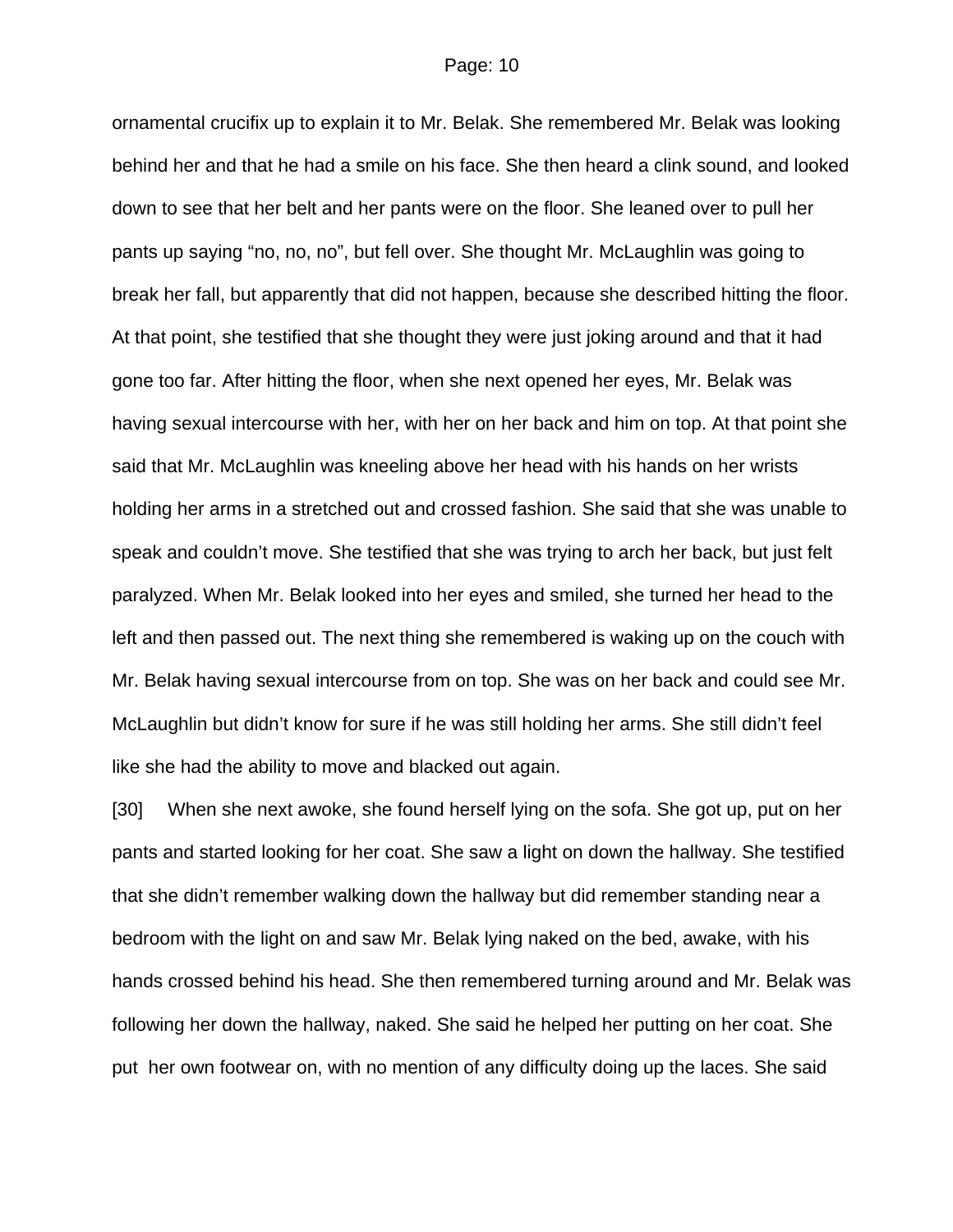that Mr. Belak came with her to the door and she ran out of his house. She had been unable to recover her underwear.

[31] She said her residence was about five or ten minutes away, and she initially tried to run, but couldn't run very well. She passed by the Watson Lake Hospital on her way home, but for reasons which I will get into later, decided not to go in to seek assistance. I find as a fact that she arrived home between 6:20 and 6:30 a.m. She was met at the door by her husband, who was upset with her for not letting him know where she had been.

## **The Accuseds' Evidence**

[32] The evidence of each of the accused is that, at some point during the sociable conversation at the Belak residence, the topic arose of people cheating on their spouses. The complainant did not recall this conversation, but allowed that it could have taken place. According to each of the accused, this conversation began to involve some discussion about the complainant's husband and Mr. Belak said, "Well, you know, the best way to get at a guy would be to cheat on him, because it attacks his manhood and is probably the worst thing you could do to a guy." He then said that the complainant responded that she should cheat on her husband because he deserves it and treats her like crap. According to Mr. McLaughlin, the complainant responded saying, "I should, because he's an asshole". The complainant denied that this latter aspect of the conversation took place.

[33] Each accused then testified that there was a discussion about the complainant's sweater and that she stood up with her hands on her hips and put her shoulders back to stick her chest out. The complainant agreed that the reason she did this was to display her breasts. Mr. McLaughlin said that he then complimented her breasts. The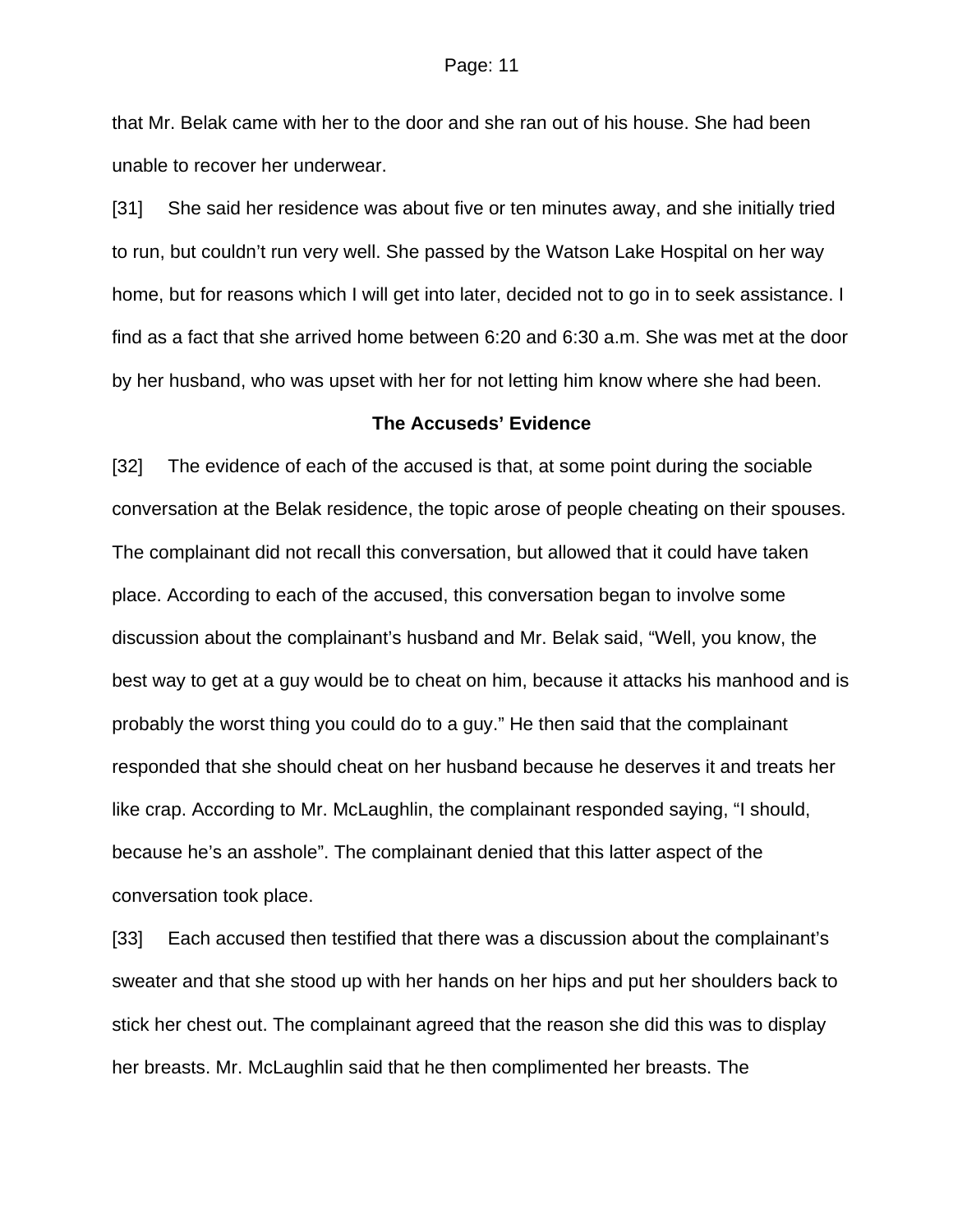complainant did not recall that happening, but allowed that it was possible it could have. Mr. Belak then testified that he said he was a butt man and that he liked a woman with a nice butt as opposed to nice breasts. Mr. McLaughlin corroborated that part of the conversation and both accused testified that the complainant's response was, "Well, I think I can offer you both", turning around, sticking her butt out and, according to Mr. McLaughlin, shaking it.

[34] At that point, Mr. McLaughlin said to the complainant "You know, I'm not sure what's going on here, but are you wanting a threesome?" He said that she responded by saying "I'm not going to lie to you. It's not like I haven't been thinking about it" and smiled. She then went to the washroom saying, "I'll be right back". That evidence was substantially corroborated by Mr. Belak.

[35] While the complainant was in the washroom Mr. Belak said something like "Well, at least you can't say you weren't upfront about it" to Mr. McLaughlin. When the complainant returned to the living room, Mr. McLaughlin went down the hall to the bathroom. When he returned, the complainant and Mr. Belak were sharing one of the Colts cigars. As Mr. McLaughlin went to walk past the complainant, she reached back with her right arm and grabbed his right arm. He took that to be an invitation and approached her from the rear, placing his hands on her hips while standing behind her slightly to the left. That evidence is substantially corroborated by Mr. Belak. Mr. McLaughlin then started kissing the complainant on the left side of her neck. He said that she then returned his kisses and eventually was kissing him on the neck and the mouth. Mr. McLaughlin then said that the complainant took her left hand and reached around and grabbed his groin area. They embraced and he began to fondle her breasts both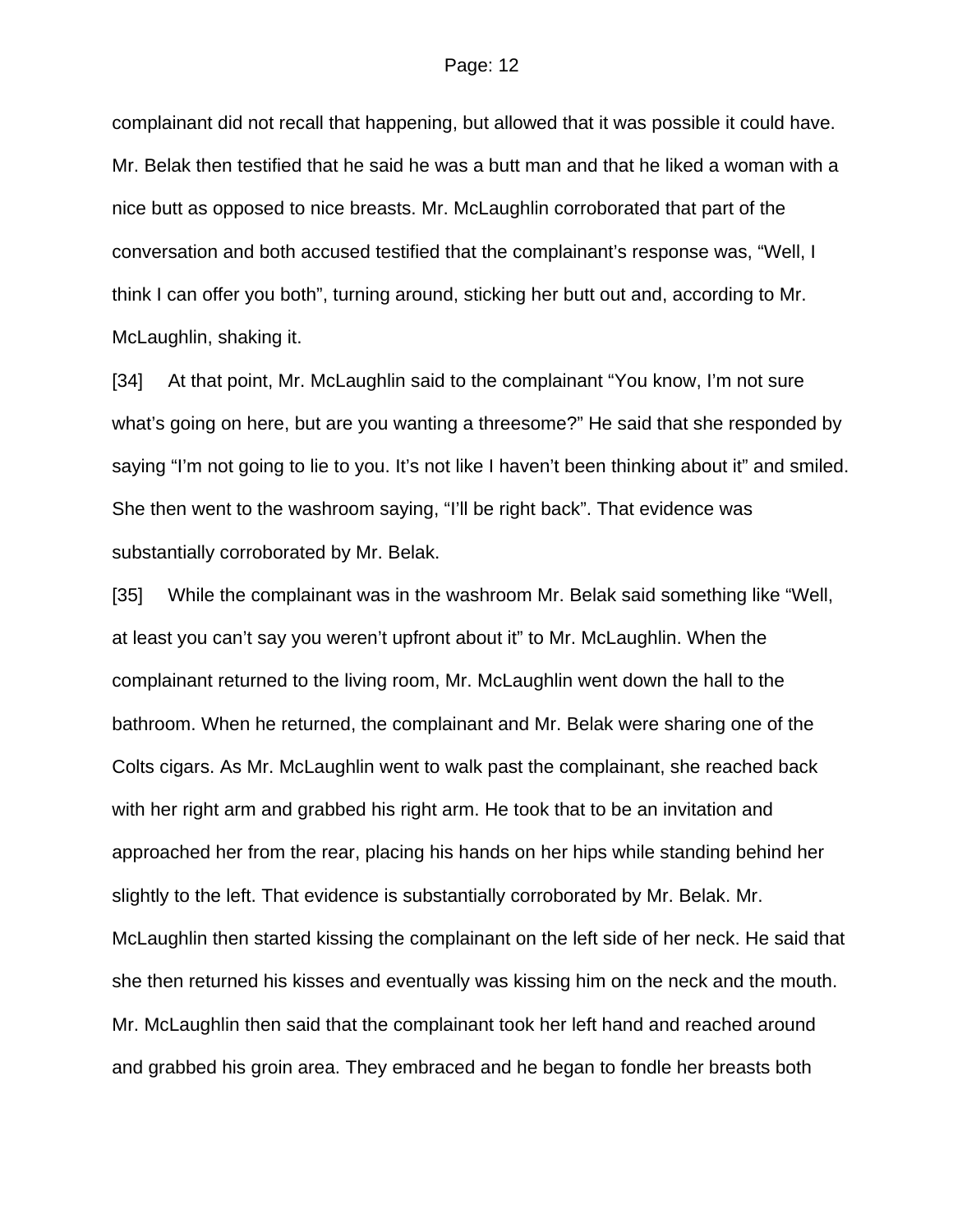over and under her sweater. At that point, Mr. Belak made a comment about her sweater and both accused testified that she told him to be quiet because he was ruining the mood. Mr. McLaughlin then raised the complainant's arms and took off her sweater. [36] Eventually, Mr. McLaughlin ended up seated on the sectional sofa with the complainant on her knees between his legs. He assisted her in undoing his belt and pants and she began performing oral sex on him in that position. He then shifted his position to the floor, such that he was on his back, propped up on his elbows, with the complainant continuing oral sex. Mr. Belak then moved around to the rear of the complainant and began fondling her. He assisted in removing her brassiere and then removed her pants and panties, with the complainant's cooperation, by lifting her knees off the floor one leg at the time. After some more fondling, Mr. Belak began having intercourse with the complainant from behind, while she was continuing to perform oral sex on Mr. McLaughlin.

[37] The group then switched position, and Mr. Belak commenced having sexual intercourse with the complainant with him on top in the missionary position. While he was doing so, the complainant grabbed Mr. McLaughlin and indicated that she wanted to continue performing oral sex on him, which she did.

[38] At one point, McLaughlin and Belak bumped heads because they were in such close proximity to one another. This caused Mr. Belak to start chuckling. He assured the complainant that he was not laughing at her, but had to go to the kitchen to regain his composure.

[39] There was then a lull in the sexual activity. According to Mr. McLaughlin, the complainant went to the bathroom and when she returned the three individuals sat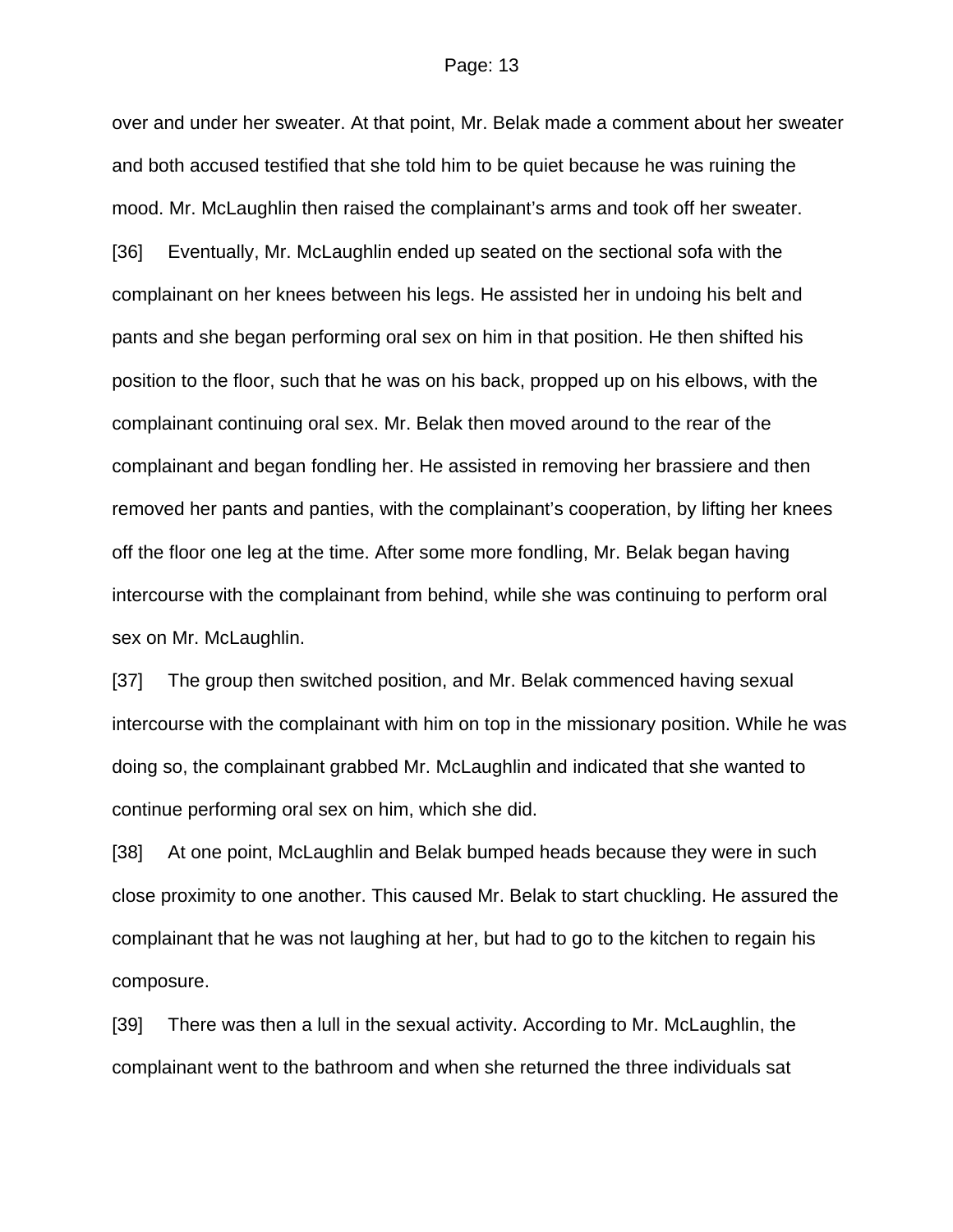around having a conversation about nothing in particular. It was at this point that Mr. Belak recalled that Mr. McLaughlin and the complainant had both gotten dressed and he had put his boxer shorts back on, while they sat on the couch talking. Mr. Belak described the conversation as "uncomfortable" and Mr. McLaughlin described it as "nervous banter" and "awkward chuckling".

[40] Mr. McLaughlin next went to the kitchen and to the bathroom, and when he returned to the living room, he noted Mr. Belak again on the floor on his back with the complainant on top of him having intercourse. He became involved by caressing the complainant's breasts and touching her during that action. The complainant and Mr. Belak took a break, which Mr. McLaughlin used as an opportunity to have missionary intercourse with the complainant to the point of his orgasm. After he was finished, he gathered up his belongings and went back to the bathroom.

[41] According to Mr. Belak, at one point when Mr. McLaughlin was out of the room, he again started kissing the complainant, they went down to the floor, disrobed each other, and he got on top to resume missionary intercourse with her. Eventually, his knees became sore, so he asked the complainant if she could get on top, to which she agreed. While she was on top, Mr. Belak noticed that Mr. McLaughlin had returned to the room and the complainant indicated that her knees were getting sore and she wished to go back on the bottom. At that point, Mr. Belak stopped having sex with the complainant, Mr. McLaughlin disrobed, and began having missionary intercourse with the complainant from on top.

[42] After Mr. McLaughlin had apparently climaxed and left the living room, Mr. Belak said he moved in and began having missionary intercourse with the complainant from on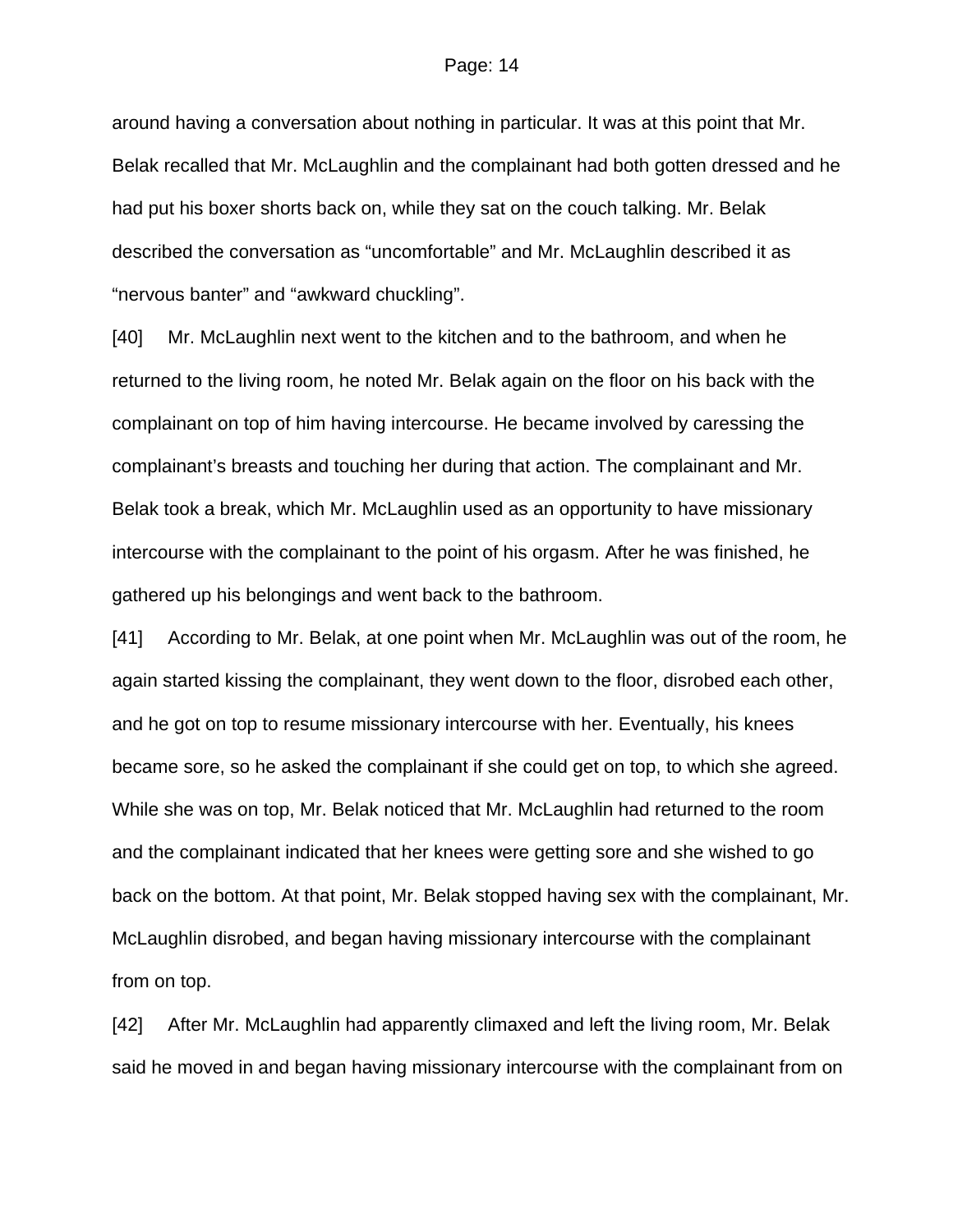top. Because his knees were hurting, he asked if she would like to move to the couch, to which she agreed. Mr. Belak and the complainant continued having missionary intercourse with him on top. At that point, Mr. Belak observed Mr. McLaughlin coming down the hallway towards him, giving a nod as if he was leaving the residence, which he did.

[43] Mr. Belak was unable to get comfortable on the couch and asked the complainant if she would like to continue in his bedroom. The two of them got up; he put on his boxers and she put on her pants and they walked down the hallway. The complainant went into the bathroom at the end of the hall and Mr. Belak went into his bedroom, took off his boxers and lay down on the bed waiting for her to come out of the bathroom. When she did so, Mr. Belak said that she stood at the end of the bed where he was laying and he slid to the edge of the bed so that she was between his knees. He said that he began to kiss her neck and breasts and took her pants off and lay back on the bed while she crawled up on the bed and got on top of him so that they could continue intercourse. Mr. Belak said that they switched one final time so that he was on top, but that after a couple of minutes, they were both tired. He said that he ultimately rolled over and fell asleep. He said that he did not ejaculate.

[44] The next thing Mr. Belak remembered was the complainant asking him what time it was. He looked at his watch, which said 5:37 a.m. but he rounded it down to 5:30 a.m. He said that the complainant seemed like she was in a hurry to get home. As she didn't have her underwear, she put on his boxer shorts, which were lying by the side of the bed, and went down the hall to grab the rest of her clothes. She returned to the bedroom stating that she couldn't find her underwear. Mr. Belak attempted, without success, to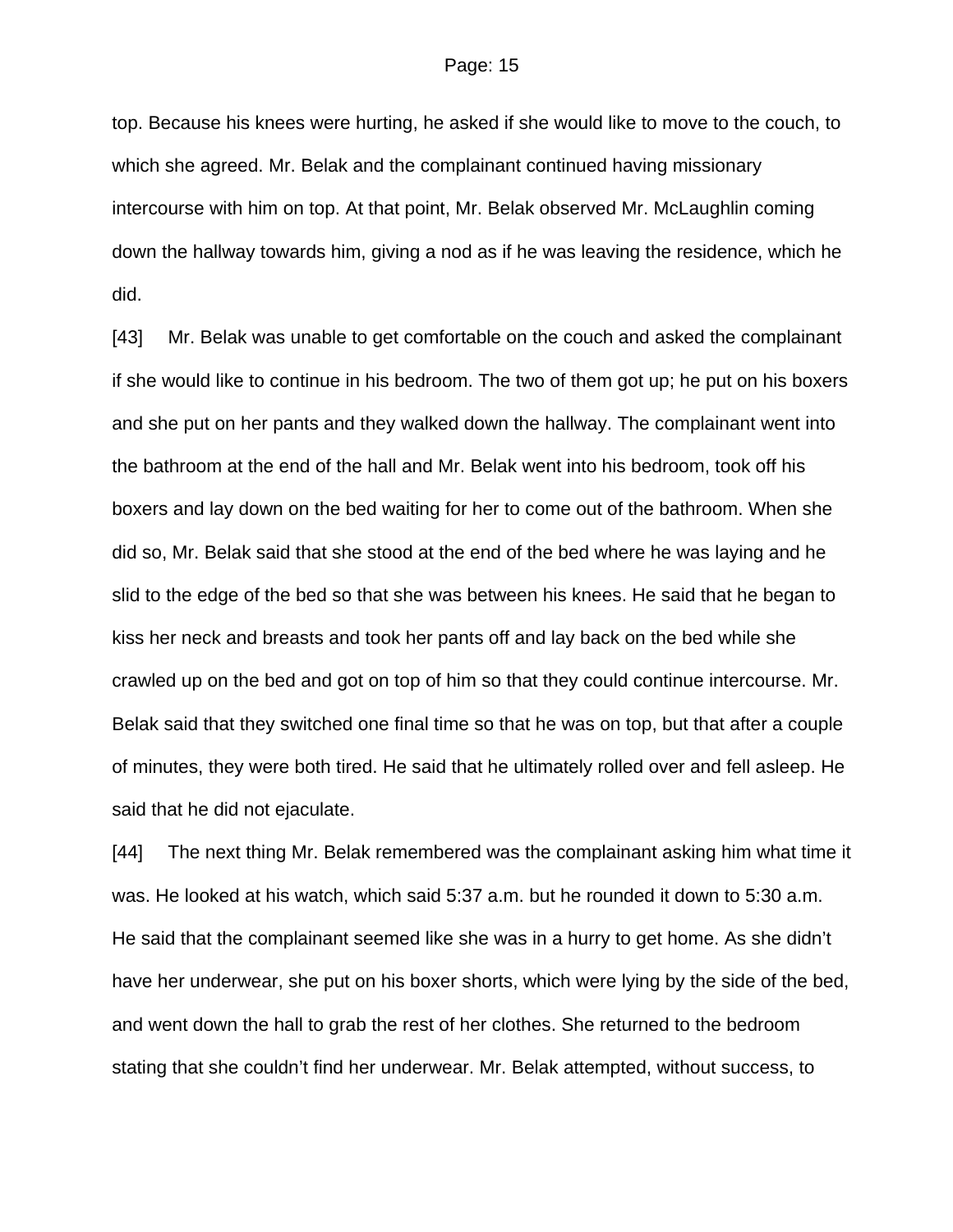help the complainant to find her underwear, following which the complainant said, "Oh, I'll get them later" and got dressed. When Mr. Belak asked her what she was going to say to her husband, she said, "Oh, I'll think of something" and "Oh, but he's going to be mad, he's going to lose it". When Mr. Belak asked why, she said "Because he's Irish and he has a short temper".

[45] Mr. Belak then offered to arrange some transportation for the complainant, which she declined. While the complainant was putting her boots on, Mr. Belak gave her her jacket, which was on the floor where she had left it by the closet, and said, "See you around". She replied "See you around" and then left. At that point, Mr. Belak was wearing his boxers again, because the complainant had taken them off in the bedroom, after the unsuccessful search for her underwear.

[46] Each accused testified that all of the sexual activity with the complainant was consensual.

## **ANALYSIS**

[47] Counsel are agreed that, since the accused have each testified, the case of *R.* v. *W.(D.)*, [1991] 1 S.C.R. 742, sets out the governing principles. First, if I believe the evidence of the accused, then I must acquit. Second, even if I don't believe their evidence, if I am left with a reasonable doubt by it, then I must acquit. Third, even if I am not left with a reasonable doubt by the evidence of the accused, then I must still ask myself if I am convinced beyond a reasonable doubt of their guilt on the basis of the balance of the evidence which I do accept. Finally, if I do not know who to believe, I must acquit.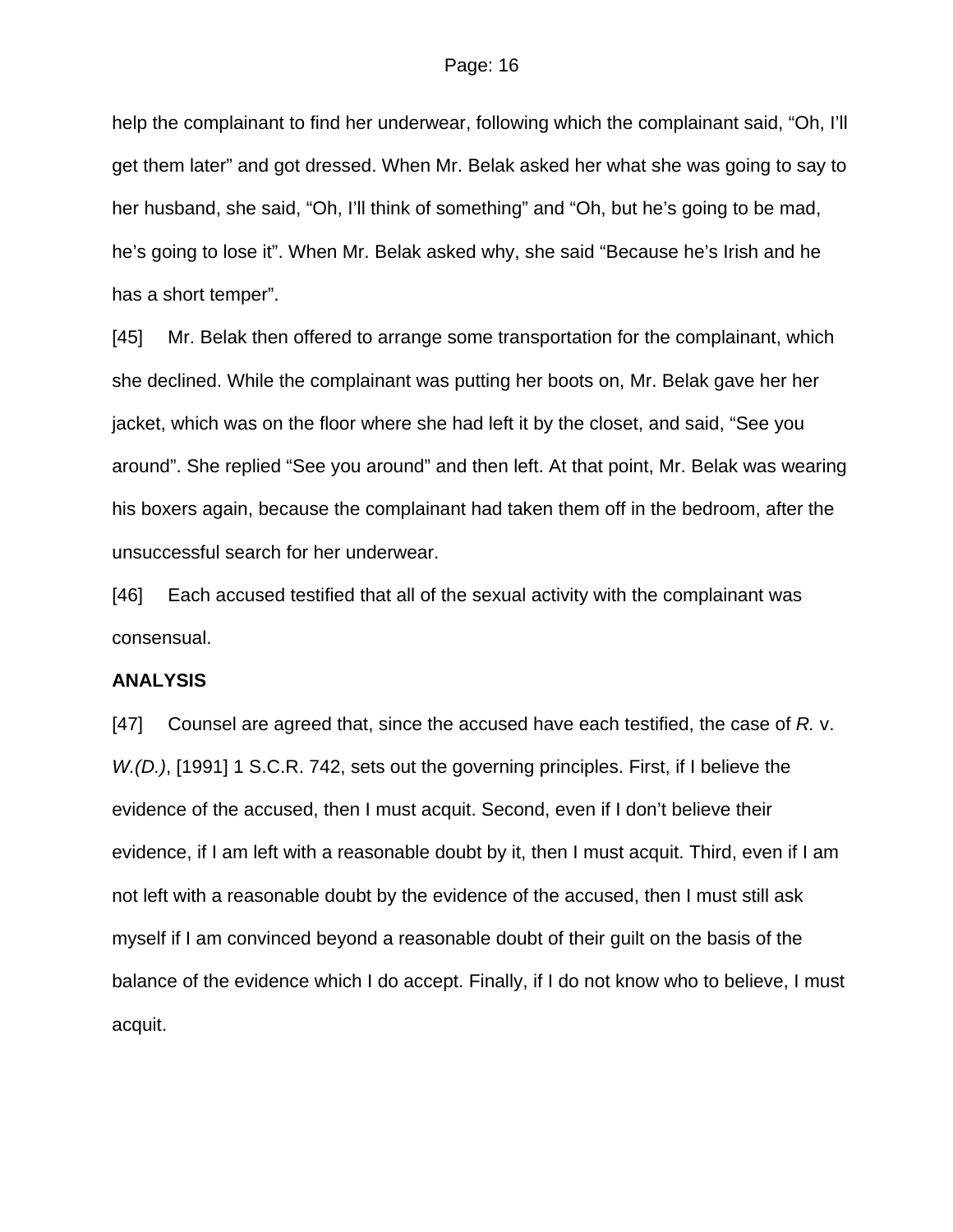[48] As the Supreme Court of Canada noted in *R.* v. *Gagnon*, 2006 SCC 17, para. 20, assessing credibility is not a science. Rather, it is very difficult for a trial judge to articulate with precision the complex intermingling of impressions that emerge after watching and listening to witnesses and attempting to reconcile the various versions of events. [49] The Supreme Court of Canada further noted in *R.* v. *Lifchus*, [1997] 3 S.C.R. 20, at para. 29, that a witness' demeanour in the witness box is something that *can* be taken into consideration in the assessment of credibility. However, demeanour alone should not suffice: See *R.* v. *S.(W)* (1994), 90 C.C.C. 3(d) 242 at p. 250. The British Columbia Court of Appeal in *Faryna* v. *Chorny*, [1952] 2 D.L.R. 354, stated at pp. 256-7, that the appearance of telling the truth is but one of the elements that enter into an assessment of the credibility of a witness. The Court of Appeal further held that, in the end, the real test of the truth of the story of a witness is that it must be in harmony with the preponderance of the probabilities which a practical and informed person would readily recognize as reasonable in that place and in those conditions.

[50] Cases subsequent to *W.(D.)* have held that it is not necessary that I begin with an assessment of the evidence of the accused. In this matter, I prefer to begin with an assessment of the credibility of the complainant, because it will provide a greater context for my later assessment of the accuseds' evidence.

[51] For the reasons which follow, I did not find the complainant to be an impressive witness. At times, I found her testimony to be choppy and incomplete, her tone challenging, and her attitude defensive and argumentative. I will provide a few examples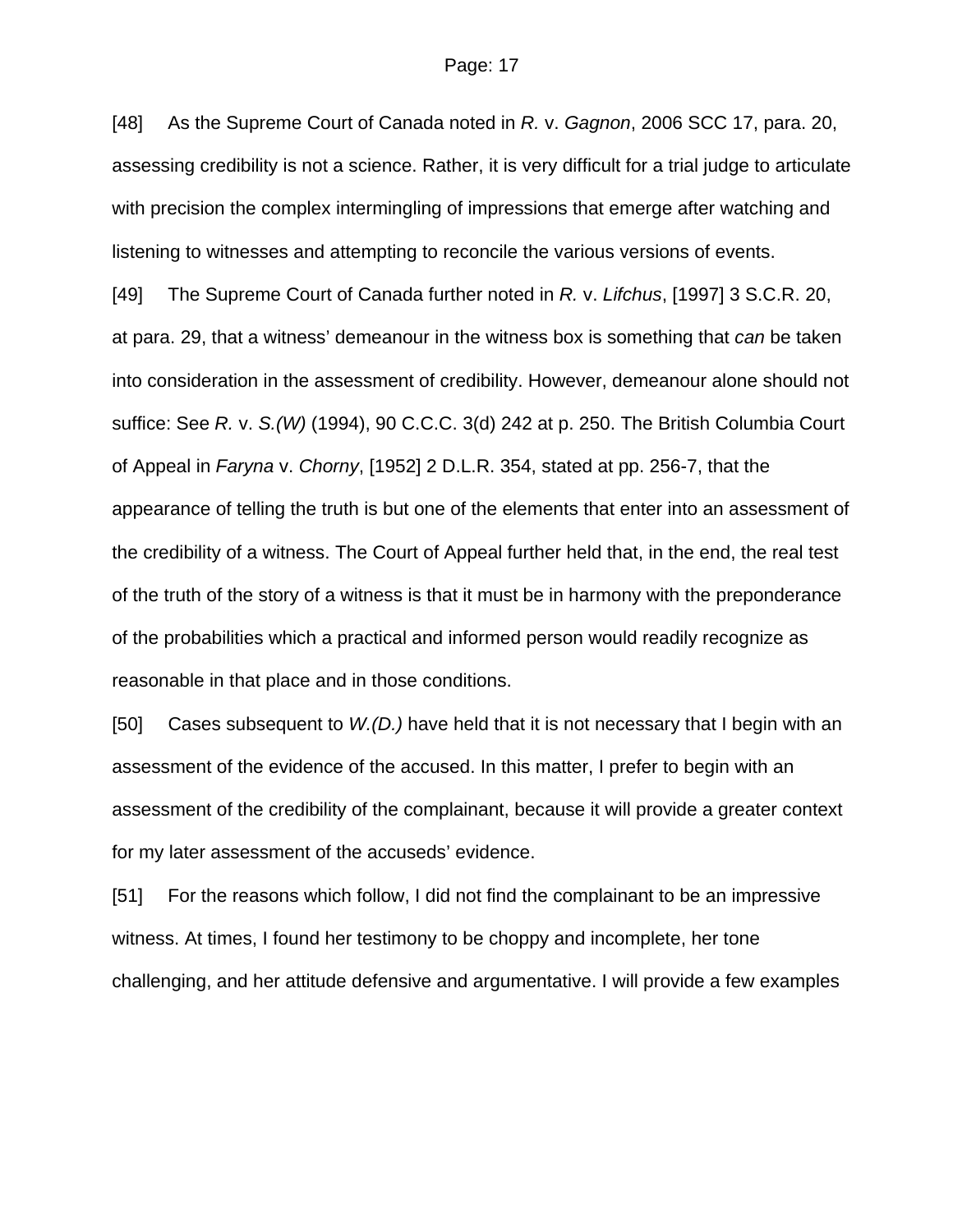of why I struggled with her credibility:

1. The most significant evidence detracting from the complainant's credibility is that relating to her knowledge of the date rape drug, Rhohypnol. The initial evidence of the complainant was that, by the time she gave a statement to Detective McVey on March 24, 2009, she became aware that Rhohypnol could be physiologically eliminated from the human body within six to 20 hours, but that she didn't have that knowledge at the time she alleges she was raped. The complainant stated to Detective McVey, on March 24, 2009, that Rhohypnol goes through one's system in six to 20 hours, but the "sad thing" was that she had reported the rape 36 hours after the event. In this trial, the complainant testified that she was "aware of *that*" because of an incident that happened to another girl while the complainant was attending nursing school in Oshawa, Ontario, from 2002 to 2006. As a result, defence counsel suggested to her that she had that knowledge in 2009. The complainant then answered:

> "I would have had to refresh my memory. I didn't specifically know that at the time. I looked it up on the Internet."

However, defence counsel continued with the following question and received the following answer:

> "Q: And – but your conversation to Detective McVey was about your friend or the incident that happened in Oshawa between 2002 and 2006?

A: Correct."

As I interpret all of the complainant's answers on this point, including the statement that

she gave to Detective McVey, I find that she was "aware of *that*", that being that

Rhohypnol goes through your system between 6 to 20 hours, because of the incident that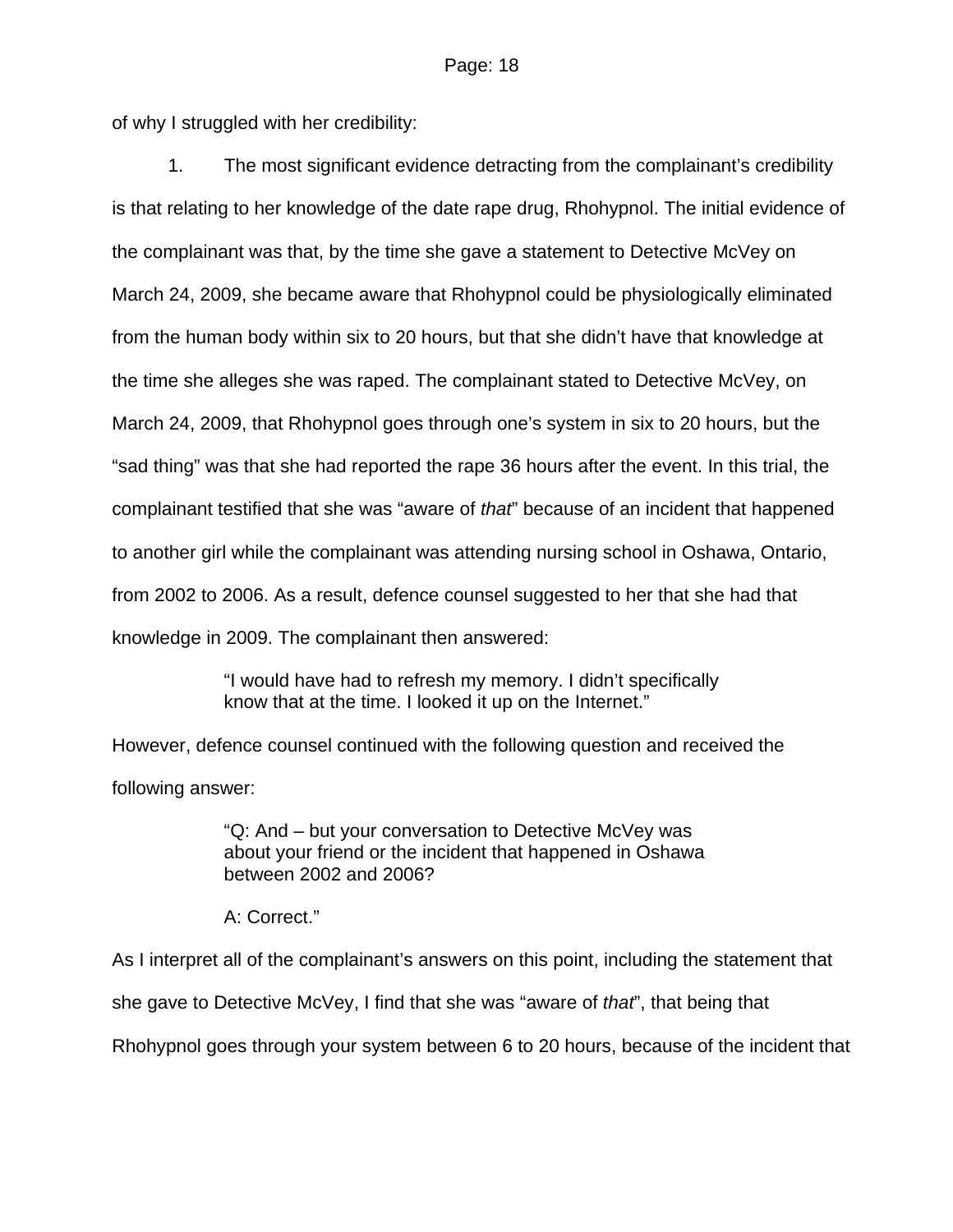happened in school between 2002 and 2006. Therefore, I find as a fact that the complainant had that knowledge on the date of the alleged rape.

Thus, the delay by the complainant in failing to report the matter until more than 24 hours had elapsed from the time she was administered the drug meant that the toxicology analysis would not detect the presence of the drug. In other words, if the complainant was telling the truth about the drug, then one would logically expect her to want to get tested for it before it was flushed out of her system. That would particularly be the case, given the complainant's experience as a registered nurse. However, if the complainant is not telling the truth about the drug, then waiting more than 24 hours later would make it impossible to say one way or the other whether the drug was in her system, which would work to her advantage.

2. The complainant testified that she came to believe she had been drugged with a form of date rape drug while drinking wine at Mr. Belak's. In her mind, this explains why she felt unable to speak or move during sexual intercourse. I have found that, on the date of the alleged offence, the complainant had some experience and knowledge about a form of date rape drug. After the complainant left Mr. Belak's residence, she had to pass directly by the Watson Lake Hospital en route to her home. When asked why she didn't go into the hospital to seek medical attention and to report the sexual assault, she said that she didn't feel that she was able to speak at that point, and felt like if she walked into the hospital she would fall flat on her face and that either Shawn McLaughlin or Graham Belak, or both, might be dispatched by the RCMP to deal with her. When asked if she went to the hospital and reported that Mr. Belak and Mr.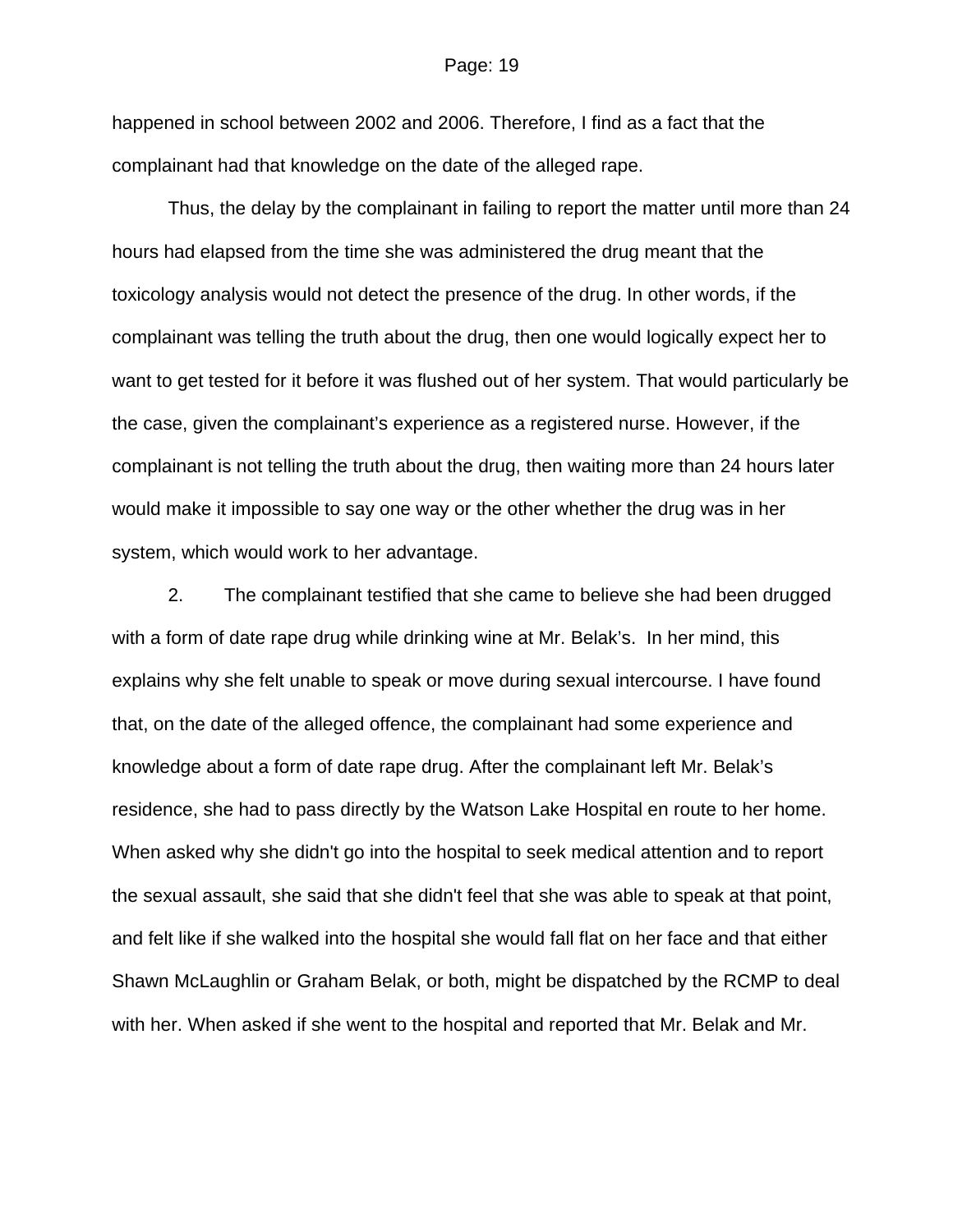McLaughlin had sexually assaulted her, why did she think the police would send either

one of them or both to investigate such a report. She gave the following answers:

"A: No, I felt at the time that was – I still wasn't able to speak, so I felt that I would not have been able to tell them what happened and there was a possibility that the two of them could have come and I was afraid.

Q: You could have spoken enough to tell the hospital that McLaughlin and Belak, two police officers, had done the things that you're saying. You could have talked to that extent, could you not?

A: No."

This explanation rings false to me.

First, there was no evidence from the complainant that the drug she thought she had been administered prevented her from speaking throughout. Rather, she clarified that the time when she felt she couldn't speak was when she was being raped by Graham Belak on the floor. She made no mention of an inability to speak while she was being raped by Graham Belak on the couch, or he was helping her with her coat. She was also asked whether she had "*tried* to speak" as she was walking away from Graham Belak's residence, and said she didn't recall.

Second, it is inconceivable that, had the complainant specifically reported a sexual assault by McLaughlin and Belak, that either officer would be dispatched to investigate the charge.

Therefore, in addition to my concern about her knowledge of how much time it would take for a date rape drug to become undetectable, for these two reasons I am further puzzled as to why the complainant did not seek assistance at the hospital immediately after leaving Mr. Belak's residence, if she thought she had been both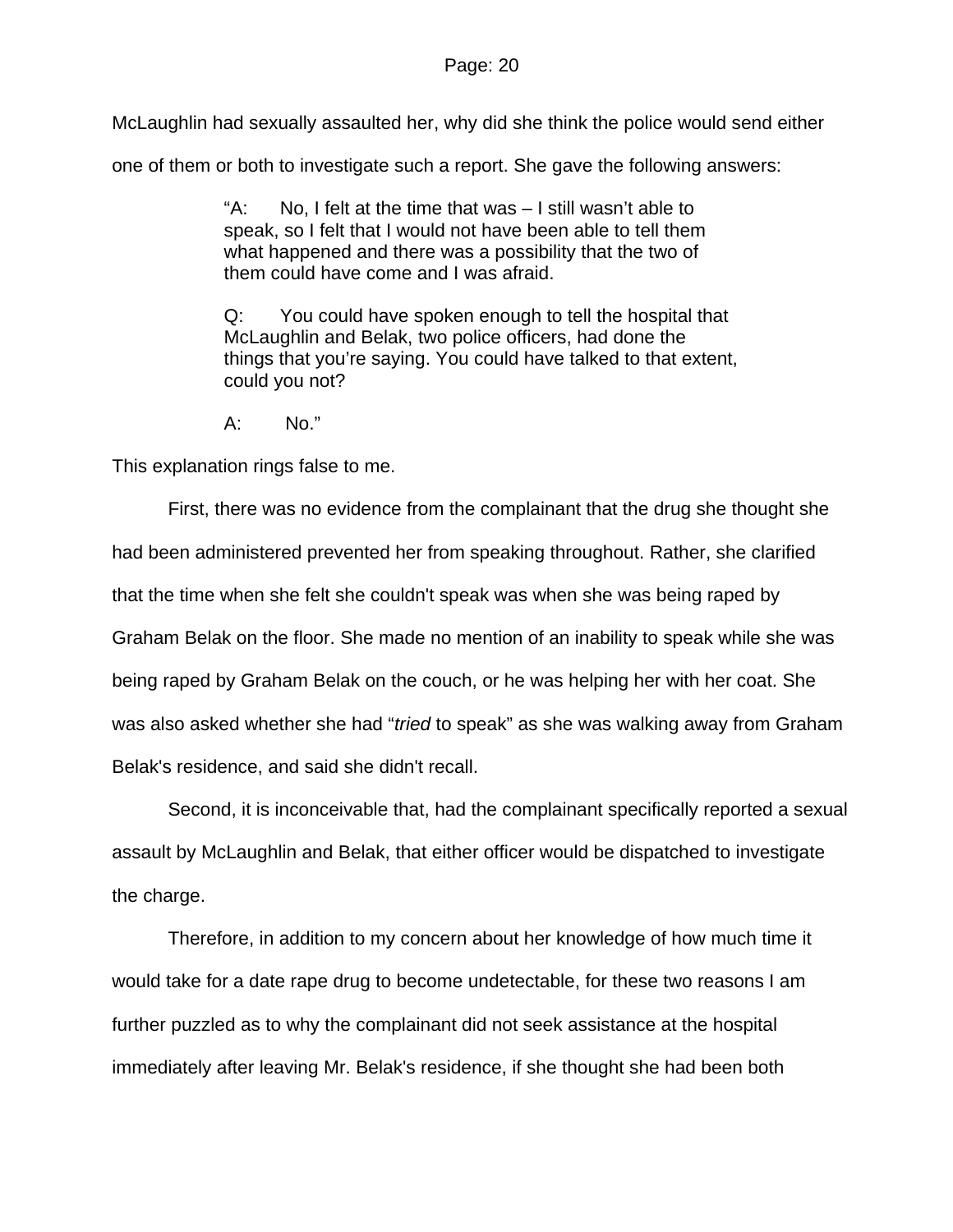drugged and raped only a short time before. Having said that, I am quick to remind myself not to expect that victims of sexual assault will react in stereotypical or predictable ways.

3. Related to the previous point, the complainant said in direct examination that she didn't say anything when she first became aware that Mr. Belak was raping her on the floor in the living room because she was unable to speak. Presumably, she attributed that inability to the date rape drug that she said she was administered. Later in direct examination, she was asked whether there were any other occasions where she attempted to speak after that and could not. She replied "Not that I recall". In answer to a question from me, the complainant confirmed that the time that she felt that she could not speak was when she was on floor while Mr. Belak was having intercourse with her. Therefore, there is no explanation from the complainant why she said nothing to Mr. Belak to indicate her lack of consent when she awoke to find him on top of her having sexual intercourse on the couch.

4. According to Dr. Sergeeva, whose evidence I accept, despite the submissions of the Crown to the contrary, the complainant gave her two different stories about how the sexual assault occurred. Dr. Sergeeva testified that she wrote the complainant's history "exactly" as it was told to her.

When the complainant was interviewed at Mr. Walsh's house, she said she "thought" that she had been raped by "two" RCMP officers. She stated that she had been invited to one of the officer's homes. She remembered one of the officers making a comment about her sweater, but was unsure as to which one or what the comment was. She could not remember details, but stated that she woke up on "the floor", in the dark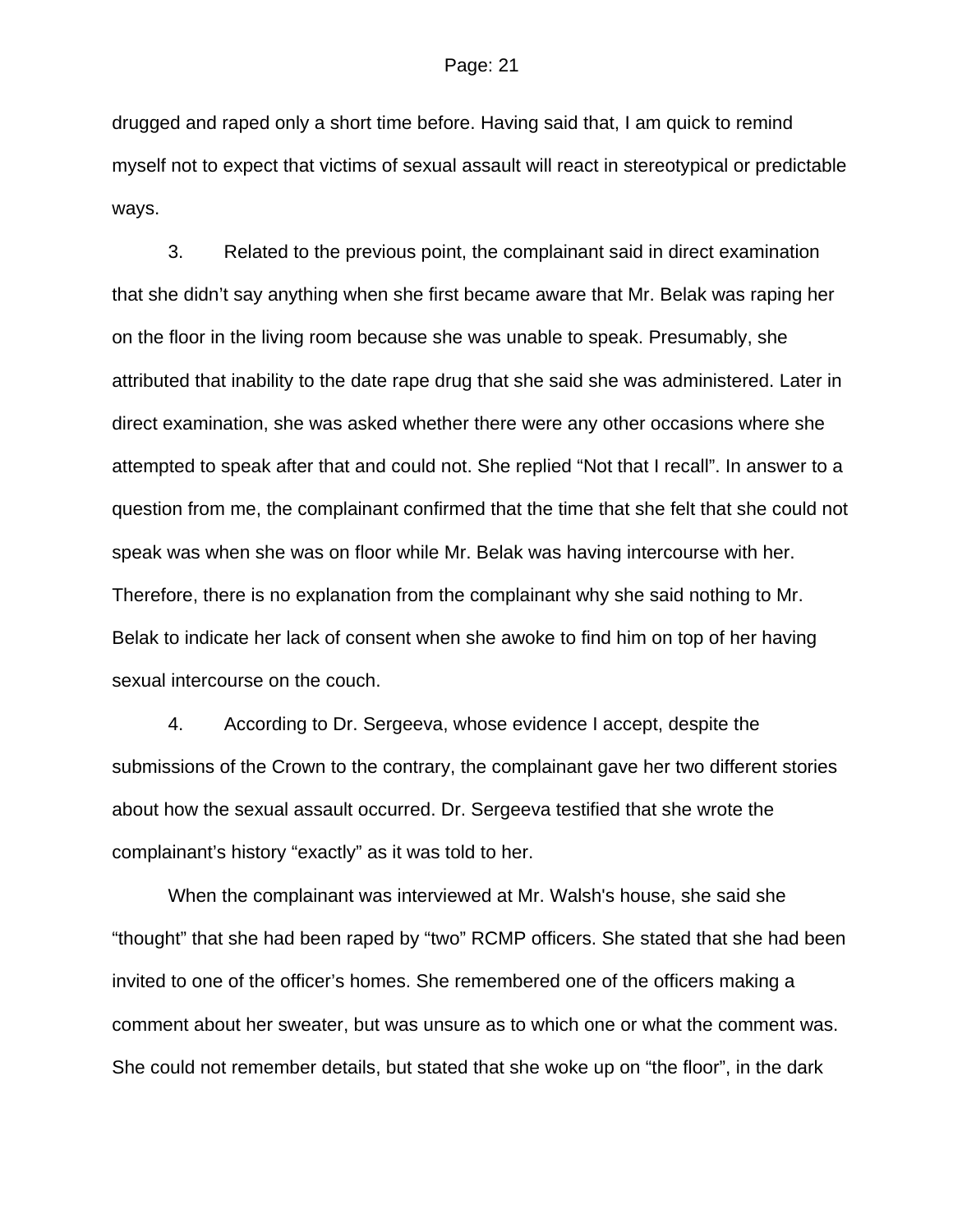and no one was around. She found her jeans but could not find her underwear. She got dressed and went home.

When the complainant was interviewed at the hospital, about an hour or so later, she was "sure" that she had been sexually assaulted. She was drinking wine at Graham Belak's residence. She remembered that the comment about her sweater was that "it was a nice sweater". She said that Shawn McLaughlin pulled her up from the sofa, was holding her by the waist and undid her jeans. She bent down to pull up her jeans and found herself on the floor. She then stated that Shawn McLaughlin was holding her arms above her head and Graham Belak was on top of her penetrating her. She then said that she woke up on the sofa.

At trial, the complainant's version of the sexual assault further differed from those given to Dr. Sergeeva. For example, she testified that Graham Belak penetrated her on two occasions, once on the floor and once on the sofa. Further, Shawn McLaughlin did not pull her up from the sofa, rather, she was already standing when he came around behind her, held on to her waist and pulled her buttocks into his crotch, such that she could feel his erection.

5. When the complainant first reported the sexual assault to Sean Walsh on March 9, 2009, at the hospital before 8 a.m., Mr. Walsh said she told him "I think Graham raped me. I don't think Shawn did anything". The complainant denied this, saying she told Mr. Walsh in no uncertain terms that "Graham raped me". However, based on what the complainant initially told Dr. Sergeeva, while being interviewed at Mr. Walsh's house, I find as a fact that she said to Mr. Walsh "I think Graham raped me". That, of course, could be interpreted as an indication of uncertainty on the complainant's part.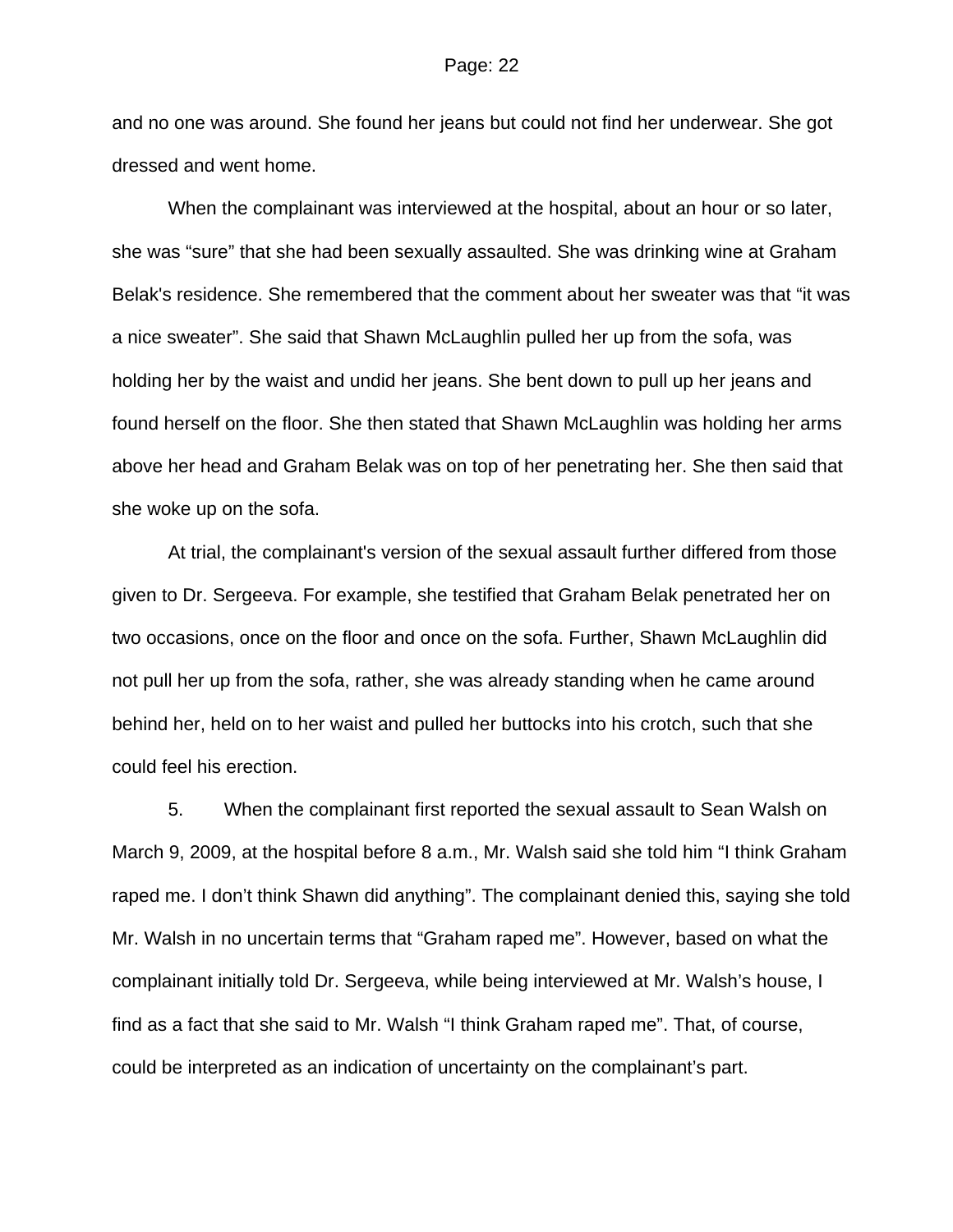6. The complainant was asked about injuries she received from the sexual assault. She testified about cramping in her legs and lower back, which lasted about a week, and said that her vaginal area was "sore", particularly on the outer sides of her labia, and that this soreness persisted for about 48 hours. However, Dr. Sergeeva testified that she did a general physical inspection of the complainant's body, including her vagina and labia, for evidence of some force being applied during the sexual contact. She didn't find any indications of such force and concluded that everything was normal. If the complainant was injured as she testified, it is reasonable to expect both that she would have related this to Dr. Sergeeva and that Dr. Sergeeva would have noticed such complaints as part of her physical examination. Neither of these things occurred.

7. Head nurse Katherine Relkoff, testified that the complainant reported soreness to the front parts of her knees during the sexual assault examination at the hospital on March 9, 2009. I accept that evidence. However, on cross-examination, the complainant only recalled that she complained to Nurse Relkoff about a bruise on the side of her right knee. This inconsistency detracts from her credibility. Further, the fact that she complained about soreness to the fronts of both knees is consistent with the evidence of both accused that, at times, the complainant was engaged in sexual intercourse with them while she was on top, with her knees on the wooden floor of the living room.

8. According to the complainant, just before she was initially raped by Mr. Belak, she recalled Mr. McLaughlin behind her, with his hands on her waist pulling her into his hip area. At that point, she said she could feel Mr. McLaughlin's erection. In direct examination, she said that she then closed her eyes and thought that she should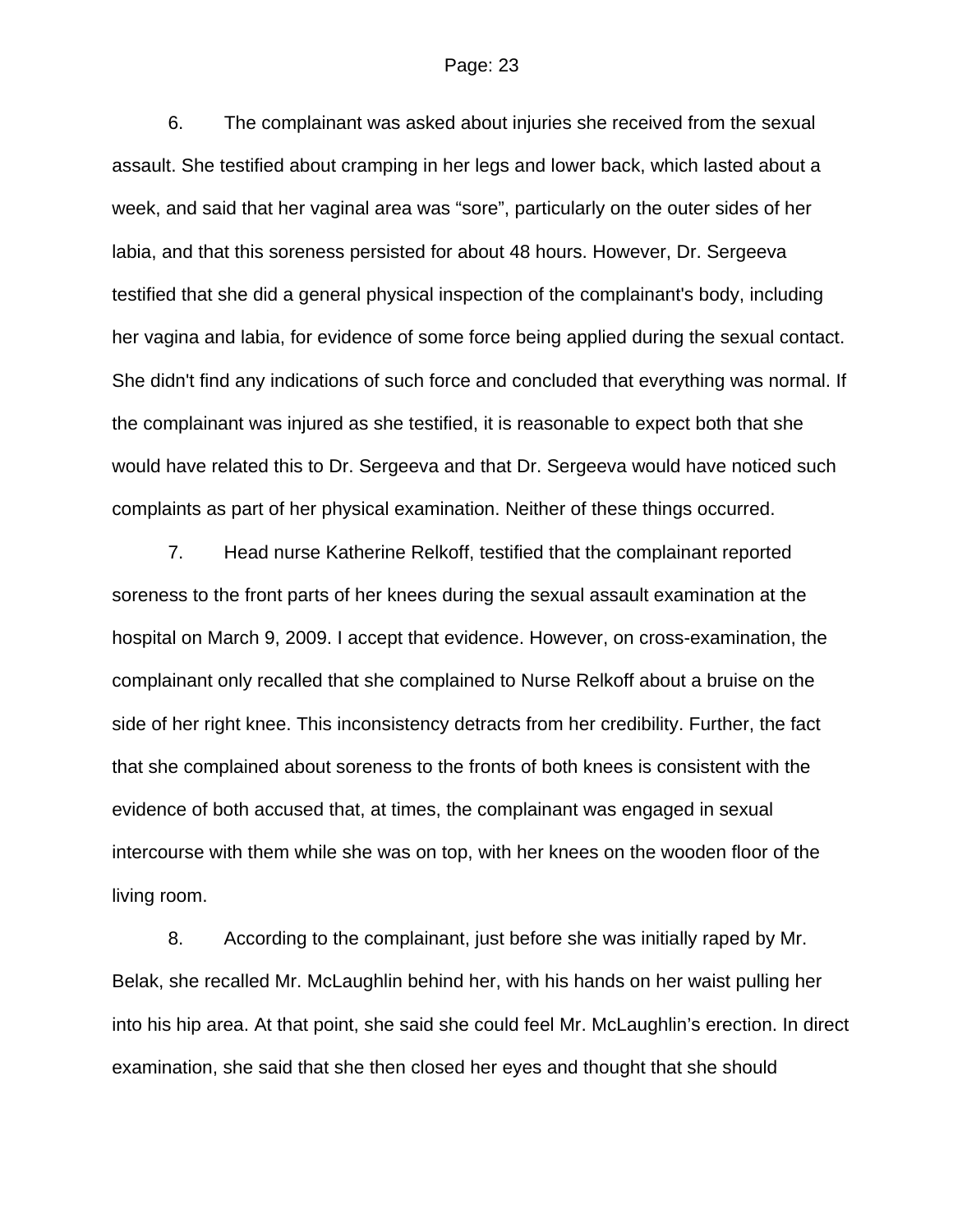probably be going home. In cross-examination she said that the reason that she didn't say anything to indicate her lack of consent to what was going on at that point was that she was drugged. However, further along in cross-examination, she said that it was at that point that Mr. Belak acknowledged the crucifix around her neck and she wanted to explain to him the details of the ornamental crucifix. When pressed by defence counsel as to why she didn't simply leave at that point, she said "I didn't feel threatened by Shawn".

She then said she held her crucifix up to explain it to Mr. Belak, heard a clink and saw that her belt and her pants were on the floor. She said that she immediately went to pull her pants up by leaning over to her right saying "no, no, no". At that particular point in time, the complainant said that she thought the two accused were "joking around" and that it had gone too far. On cross-examination, she estimated that the time frame between feeling Mr. McLaughlin behind her with his erection to noticing her pants coming down was about 30 to 45 seconds. And yet, she said that she did not have enough time to think about leaving, because it all happened in such a short time frame and her critical thinking skills were impaired by some form of date rape drug.

I find all of this evidence from the complainant to be internally inconsistent, illogical and unreliable.

9. The complainant said that her belt and pants were removed by Mr. McLaughlin without her being aware that he was doing so. However, she said earlier in direct examination that, although she had lost some weight recently, her pants were still tight around her thighs and she had done her belt up quite tautly, such that the waistband of her pants bunched up in the front. Given that, I find it difficult to accept that the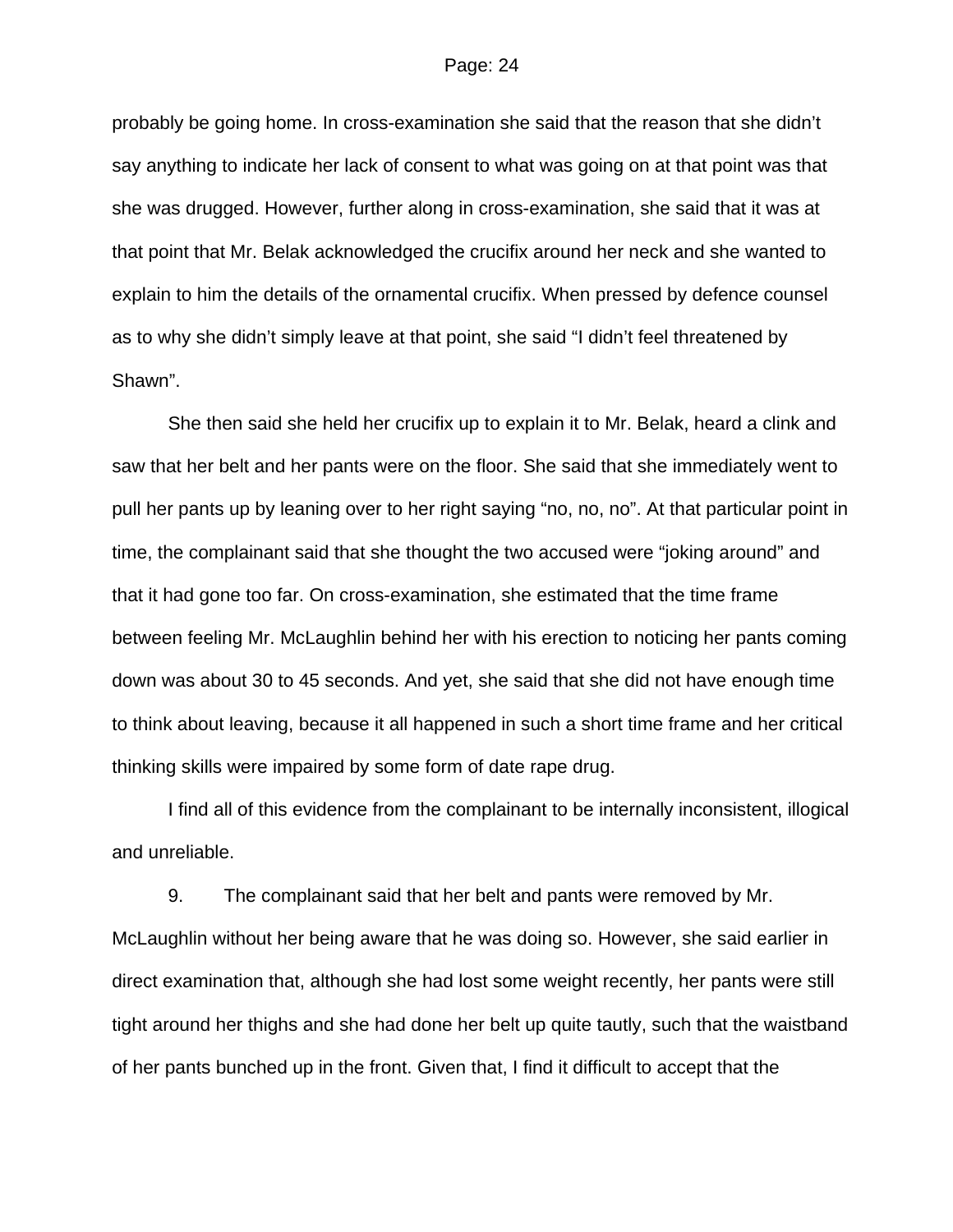complainant would have had absolutely no awareness of Mr. McLaughlin undoing her belt and removing her pants in the manner she described.

10. In direct examination, the complainant said that she did not recall either accused being in the basement of Sean Walsh's residence when she was down there bouncing on the exercise ball. In cross-examination she clarified that evidence, saying that she was "certain" that Mr. McLaughlin was never in the basement when she was there on that ball. However, this directly conflicts with the evidence of Sean Walsh, which I accept, that at one point in the evening, he, the complainant, Mr. McLaughlin and some other guests went into the basement to look at his exercise equipment.

11. The complainant testified that when she woke up on the couch after having been sexually assaulted, she put her pants on and started looking for her coat. She said she saw a light down the hallway and although she did not remember walking down the hallway, she did remember standing near a bedroom in which there was a light on and saw Mr. Belak lying naked on the bed. She described him as lying flat on his back with his arms behind his head, with his elbows out. She was referred to a planned drawing of the Belak residence, which included Mr. Belak's bedroom on the top right, or northeast corner of the house. She said that Mr. Belak's head would have been on the end of the bed against the east wall of the residence. She also said that she remembered the bed being "just a little bit lower here" than it appeared in the diagram. In other words, the bed would have been closer towards the closet than is shown in the diagram. Finally, she remembered seeing a dresser on the left hand side of the room, opposite the end of the bed.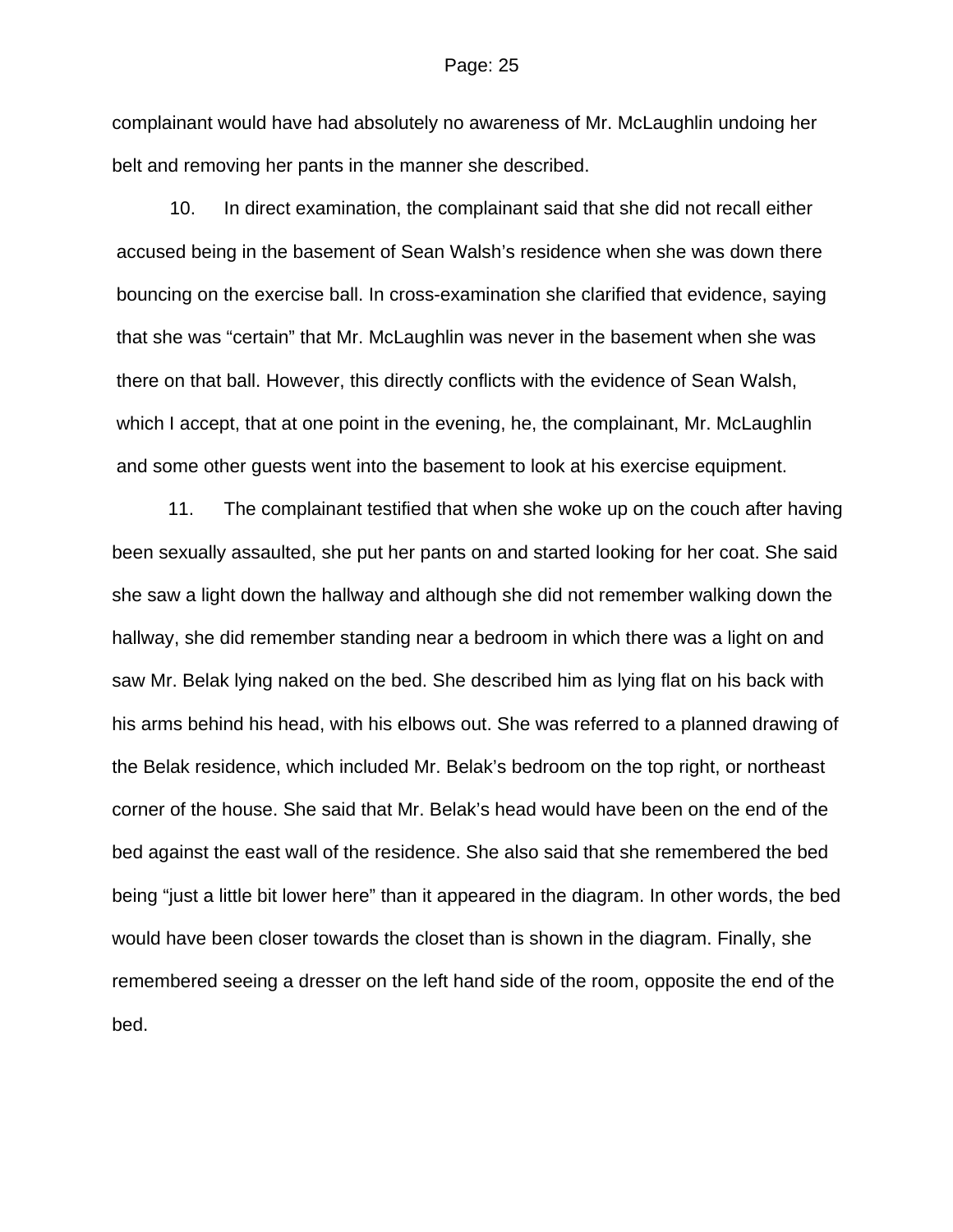I find this evidence puzzling. The complainant had just said that she was drugged and raped. She gave no evidence about previously being inside Mr. Belak's bedroom. Yet, she had a remarkable recall about the placement of the bed and the dresser within that room. Finally, the complainant said that she was only standing in the doorway looking into the bedroom. On my assessment of the planned diagram, her sightline from the hallway would have been such that it would have been very difficult, if not impossible, for her to see the head of the bed on the east wall and the dresser in the northwest corner of the room.

12. The complainant testified in direct examination that when she entered her residence, her husband, P.M., was "very upset" and was "yelling" at her when she walked in the door. Later, in cross-examination, she seemed to minimize her husband's reaction by simply stating:

> "He was upset, I didn't feel he was angry, no… I wouldn't say anger, no."

She didn't recall him using vulgar language towards her, stating that he was upset that she hadn't called, that he wondered where she had been and was concerned about her. However, in a previous inconsistent statement to Detective McVey, on March 24, 2009, when asked what her husband said to her when she got home, she answered "Oh, he was pissed when I got home... ." Further, the complainant's evidence on the point directly contradicted that of her husband who admitted that he was "furious" and that he "unloaded" for about 30 seconds on the complainant when she came in, using various profanities.

13. The complainant admitted that she smokes marihuana about three times a week on average. She testified that she smoked about half a joint in the afternoon of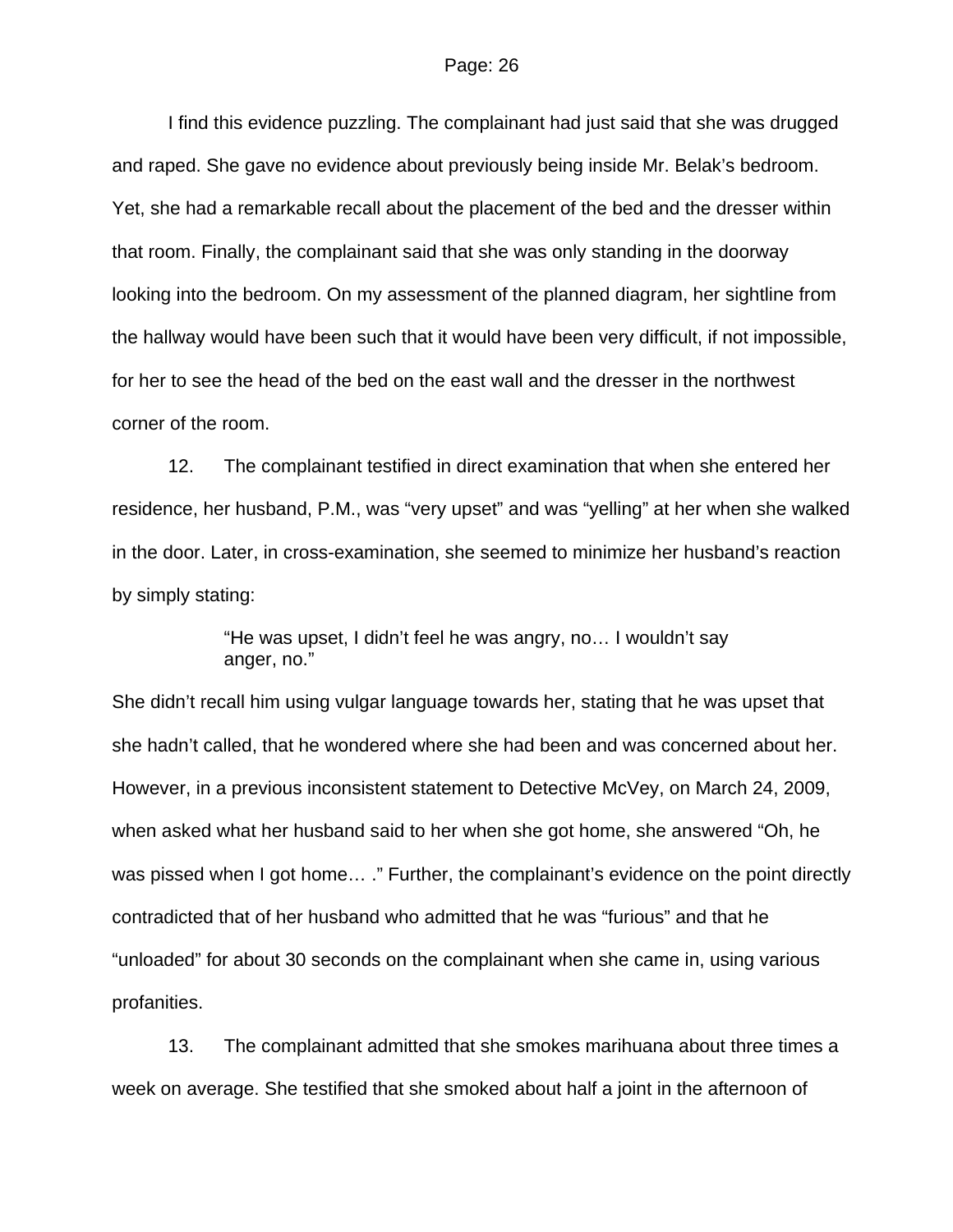March 7, before going over to Mr. Walsh's residence and another joint while walking over to the residence. She also admitted smoking between 10 to 14 bowls of marihuana while she was at home during the afternoon of Sunday, March 8. She said that she could get about four drags of marihuana from each bowl. Her husband, P.M., estimated that three or four bowls would be the equivalent to a small joint of marihuana. The complainant believed that she had been administered a date rape drug while at the Belak residence. However, when interviewed by Dr. Sergeeva, the morning of March 9, 2009, and after having blood samples taken during the sexual assault examination at the hospital, the complainant made no mention at all of her marihuana usage. As a registered nurse, I infer that the complainant must have known that the analysis of her blood would reveal THC from her marihuana consumption. Indeed, the forensic analysis of the complainant's blood revealed THC levels suggesting that she was a "frequent user of cannabis". Despite all this, the complainant made no mention whatsoever of her marihuana usage to any professionals investigating her allegations, until confronted by Detective McVey in July 2009, after the release of the toxicology report. The matter was apparently of enough concern to the police that Detective McVey was dispatched from Edmonton to the complainant's home in Ontario to discuss the situation. The complainant testified at the trial that she didn't tell the police or anyone else about her marihuana usage because she didn't think it was relevant. I find that this was a serious lapse by the complainant and one which adversely affects her credibility. It indicates to me an intention to deceive, or at the very least, to withhold potentially relevant evidence.

14. Crown and defence tendered as an agreed statement of facts that on August 5, 2009, at about 18 minutes after midnight, following the preliminary inquiry in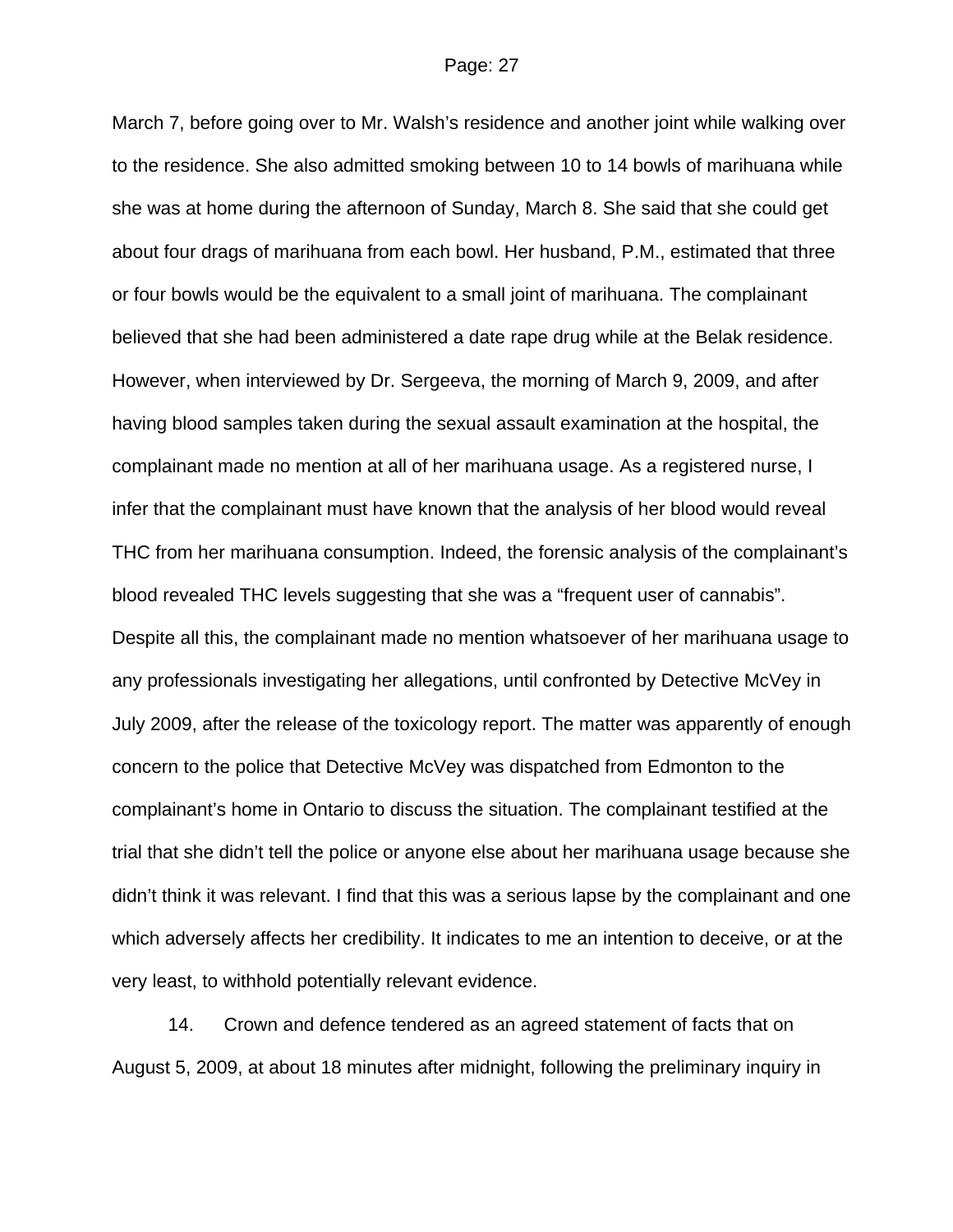this matter in Whitehorse, RCMP Constable Brean Desaulniers, received a report from the complainant that her husband "was getting aggressive towards her" and that she was "scared of what he may do tonight". There was other evidence indicating that as a result of this report by the complainant, the police got involved and suggested that the complainant spend the rest of that night at a women's shelter in Whitehorse, which she did. However, when specifically asked in cross-examination whether the complainant had made such a report she definitively answered "No". This evidence is significant because, not only did the complainant deny a known fact, but also because it is an indication that she was fearful of her husband on that occasion. That in turn, conflicts with other evidence given by the complainant that she has never had any concerns about her husband's volatility and that he has never in any way ever been violent towards her. Rather, she painted a picture of them having nothing but a positive and caring relationship. That, in turn, is very relevant, because it conflicts with the evidence of the two accused that the complainant was speaking ill of her husband during the conversation about spouses cheating on one and other.

[52] In contrast, I found the evidence of each of the accused to be believable. I confess that, in part, I believed the accused because of the manner in which they testified and because they were not shaken in any significant way by the cross-examination of the Crown. However, I wish to make it clear that is not my only reason for believing them. Their evidence was detailed and thorough. There was uncontradicted evidence that they made a pact with each other upon their initial arrest not to discuss the details of the incident in order to avoid the appearance that they had colluded. While both had consumed alcohol, neither man was intoxicated to any significant degree. There were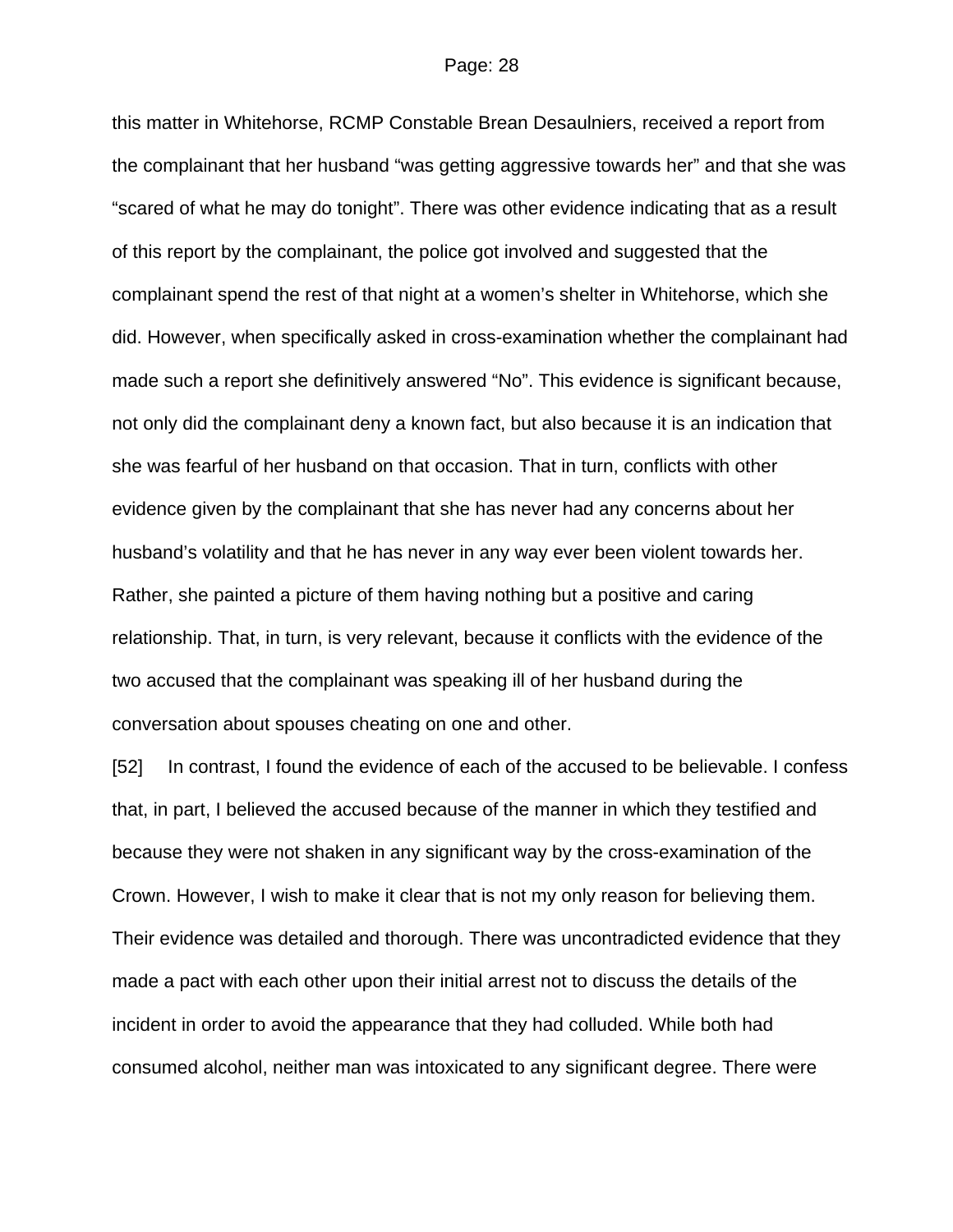minor discrepancies between their stories, but none which caused me to disbelieve either. The evidence that Mr. McLaughlin ejaculated and Mr. Belak did not is corroborated by the forensic reports. Perhaps, more than anything, what impressed me the most was their ability to recall with great precision and candour an obviously embarrassing and regrettable scenario.

[53] I also I agree with defence counsel that it would have made little sense for them to have risked administering a date rape drug to the complainant, as she alleges, knowing that she was a registered nurse. With her knowledge as a nurse, it seems to me that there would be a very strong probability that she would attend at the hospital soon after leaving Mr. Belak's residence, if not immediately, to be tested for the presence of the drug. Plus, there would be the further likelihood that she would make the complaint of rape and that the accused would be charged accordingly. It seems improbable that either of the accused would have put themselves in a situation of such incredible risk.

[54] Furthermore, there was apparently no need for them to administer such a drug to the complainant, since there is an abundance of evidence that she already appeared to be sexually interested in both of them. I pause here to emphasize that I am not saying the complainant must have consented to the sexual intercourse because of her previous flirtatious behaviour. That would be an impermissible inference. However, what I am saying is that the complainant's previous flirtatious behaviour created a situation which made it unlikely that either of the accused would have found it necessary to risk their careers in the Royal Canadian Mounted Police, and in Mr. McLaughlin's case, his marriage and family, by surreptitiously administering a date rape drug to the complainant.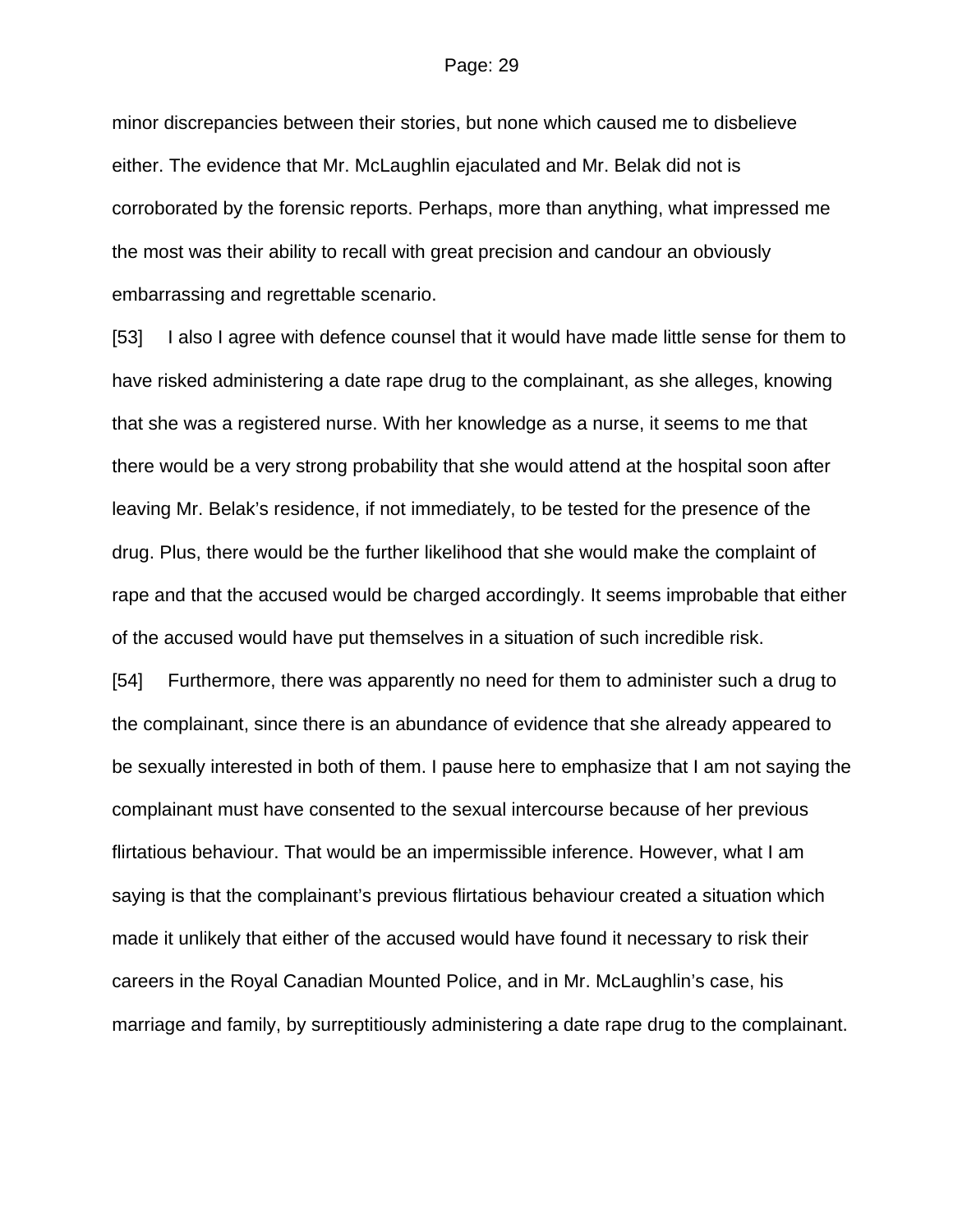[55] In seeking to challenge the evidence of the accused, a number of points were made by the Crown. First, it didn't make sense that the accused would have had sex with the complainant, knowing that she was a complete stranger to them, in the hope that she would remain silent. In other words, they really had no concerns about any consequences and did not know what her reaction might be. I expect that, in retrospect, each of the accused would agree with that assessment. Each regrets his involvement to varying degrees and I would think that they probably wish nothing more but that the incident had never happened. However, their failure to consider the consequences of their actions is not a sufficient reason to disbelieve their evidence.

[56] Second, Crown counsel suggests that it came "out of the blue" when the complainant began to speak with the accused negatively about her husband in the context of spouses cheating on each other. He pointed to the tenor of the complainant's evidence that her husband treated her very well and that there was no evidence to the contrary. However, I agree with defence counsel that there is evidence to the contrary, and that was the complainant's report to the RCMP that her husband was being aggressive towards her and that she was scared of what he may do that night of August 5, 2009, following the preliminary inquiry. The police were sufficiently concerned about this report that they suggested the complainant spend the night apart from her husband at a local women's shelter.

[57] Third, the Crown said that it would have made no sense for the complainant to be involved in the conversation about Tanya the nurse, since the complainant had only been in Watson Lake for a short time and only knew a very few people. Therefore, as I understood the argument, it would be unlikely that the complainant would be in a position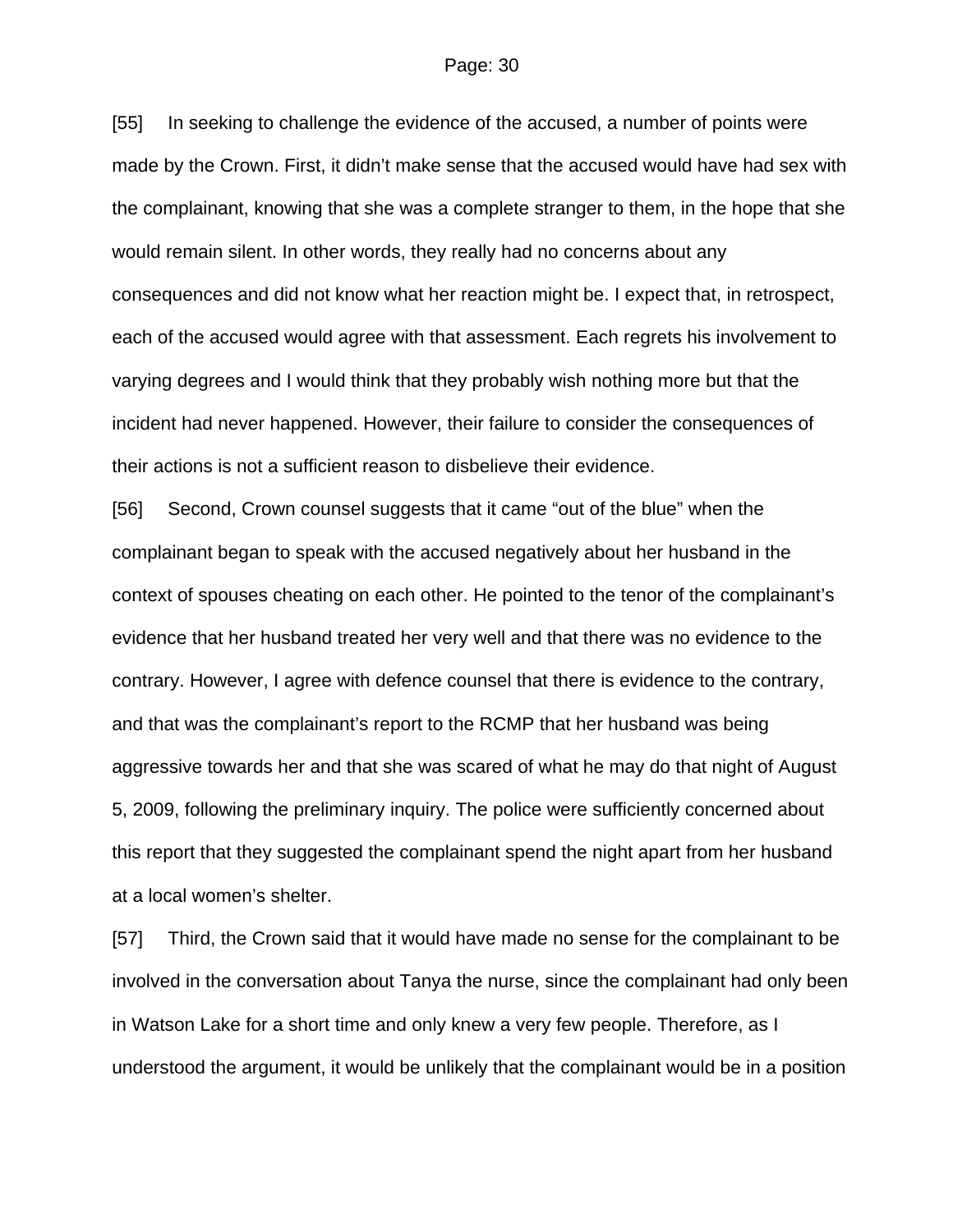to make a judgment about whether this woman would be a good fit for Mr. Belak or not. On the other hand, while it may have been unlikely that the complainant knew nurse Tanya, it certainly would not have been impossible. Further, each of the accused corroborated the other in stating that the conversation took place. Finally, the comment about Tanya not likely sleeping with Mr. Belak on the first date seems to be generally consistent with the flirtatious conduct and similar innuendoes uttered by the complainant throughout the evening of March 7 and into the early morning hours of March 8, 2009. Therefore, I have no difficulty concluding that the conversation occurred as the accused testified.

[58] Fourth, the Crown seemed to suggest that the complainant was still in the throes of her menstrual period by the time she was at the Belak residence, and therefore would not have had consensual sex with either accused, because she thought "it was gross" to have intercourse while menstruating. However, the evidence does not establish that the complainant was still bleeding by the time that each of the accused had intercourse with her. If anything, there were indications to the contrary. In particular, the complainant said that her period had been very heavy "up until that Saturday", and on that evening she did not need to use tampons as frequently. She said that she used two tampons at Sean Walsh's and then believed she just used a panty liner after that. She said that the bleeding would start a little bit, stop a bit, and start a little bit. She could not recall for sure if she even had a panty liner on when she left the Walsh residence and does not remember using any feminine hygiene products at the Belak residence. Further, although the complainant herself said that she was sexually assaulted on the couch, the forensic investigation failed to detect any signs of blood whatsoever in that area.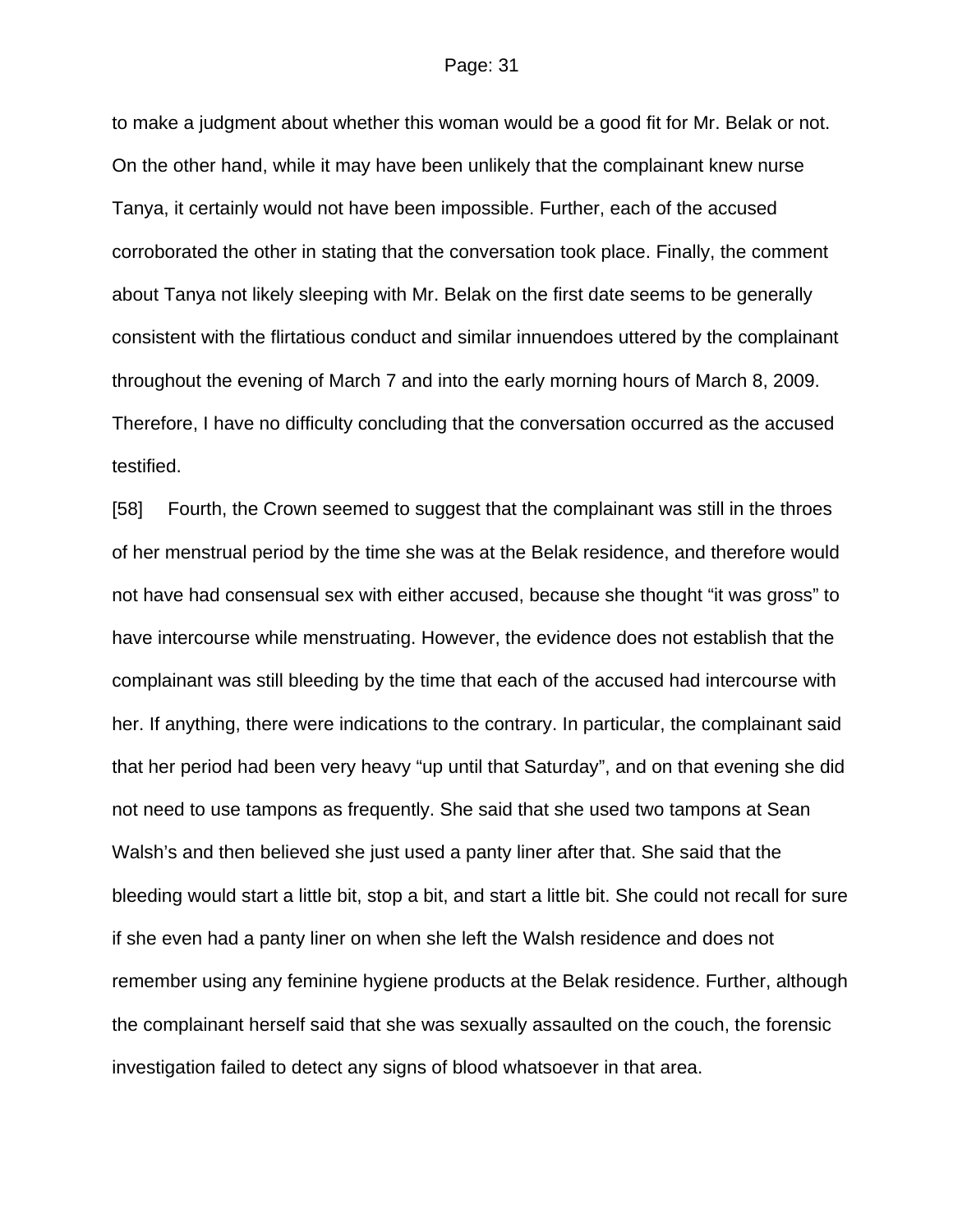[59] Fifth, Crown counsel also pointed to the complainant's evidence about how her condition changed from being simply intoxicated at the Walsh residence to something else which she had never experienced before. He referred to the complainant's references to her eyelids closing more slowly, the fact that her thought processes seemed to be slowing down, her difficulty in keeping the cigar from slipping out of her lips, her paralysis, her inability to speak and her periodic blacking out. However, the complainant herself testified that she researched the effects of Rhohypnol on the Internet and was familiar with a previous incident involving a girl in Oshawa who had been subjected to such a drug. Therefore, the complainant had knowledge of the adverse symptoms of this type of a drug before providing her evidence to the police and to this Court.

[60] Crown counsel made two final points about aspects of the evidence of the accused which he said "did not make sense". The first was the evidence of Mr. Belak, that during the lull in the sexual relations, the two accused and the complainant sat on the couch carrying on an uncomfortable conversation, by which time the complainant had put her sweater and pants back on and Mr. McLaughlin had gotten similarly dressed, to an unstated extent. Mr. Belak himself admits that he had put his boxer shorts back on. Frankly, I feel unable to comment whether such behaviour could be said to be out of the ordinary or otherwise unreasonable in that context. Just as the Crown cautioned me against making subjective judgments about the complainant's intentions when she was acting in a flirtatious manner, I don't feel equipped to make a subjective judgment about whether getting dressed to a degree in the midst of a three-way sexual encounter is unusual to the point of not making sense. Indeed, it may well be expected, given that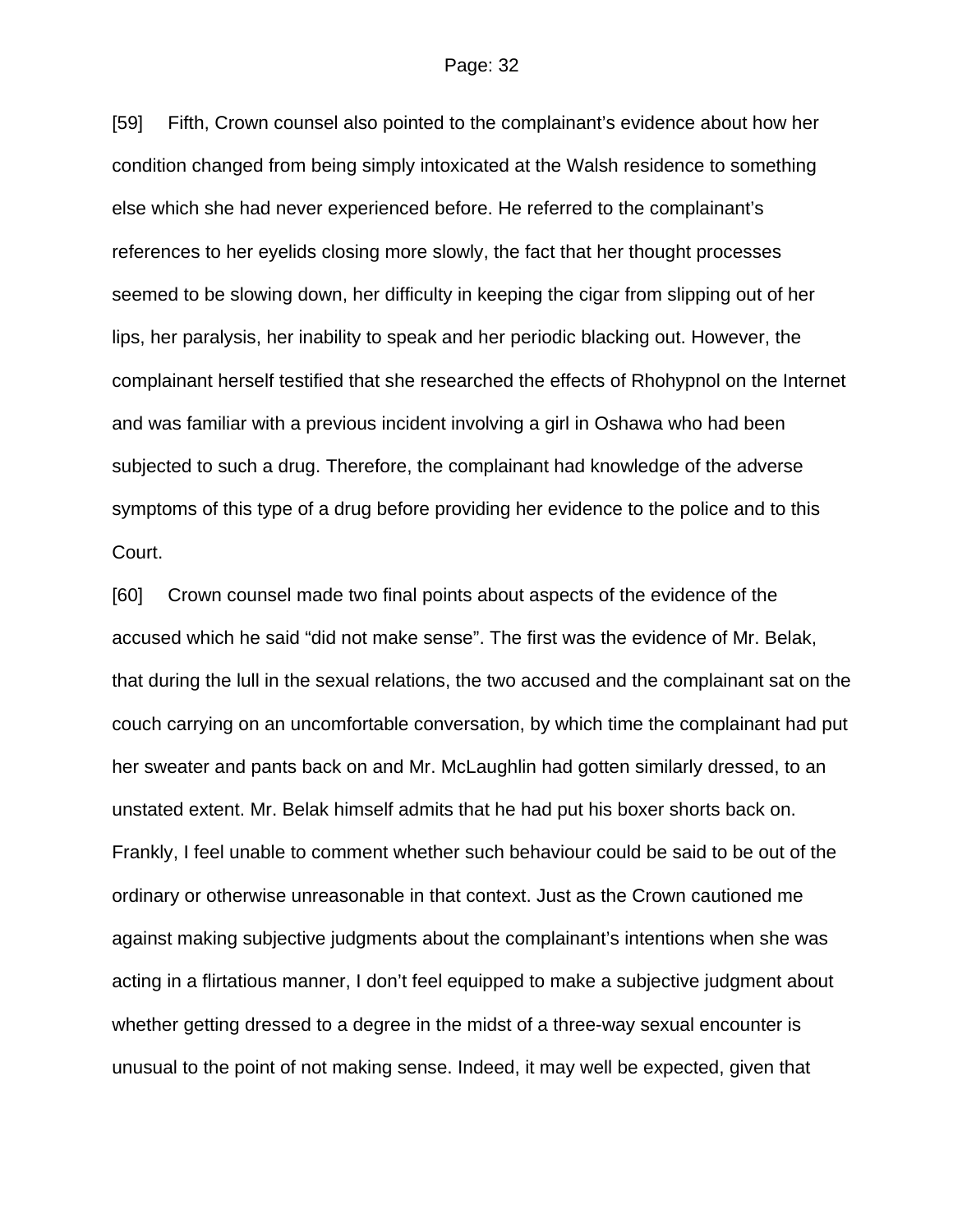both Mr. Belak and Mr. McLaughlin spoke of the mood as being awkward and nervous around that point. In that context, it is perhaps not surprising that the parties would have been motivated to cover themselves to a degree out of sheer modesty.

[61] The Crown also questioned why it was necessary for Mr. Belak to put on his boxers, and for the complainant to put on her pants, when they moved from the living room to the bedroom, to continue their intercourse. Once again, counsel submitted that such conduct "didn't make sense". My response to that submission is the same as I just stated above.

[62] Crown counsel submitted that the Crown's own witness, Dr. Sergeeva, was extremely biased, not impartial and not objective, and implied that I should give little weight to her evidence. I understood this submission to be based primarily on a point raised in cross-examination by defence counsel, which the Crown took issue with. The report prepared by Dr. Sergeeva following the sexual assault examination of the complainant at the Watson Lake Hospital on March 9, 2009, detailed what Dr. Sergeeva testified to as the two different versions of the sexual assault reported by the complainant, as well as the only noted findings of a few bruises on the mid right and left thighs and the mid posterior right side of the body. There were no bruises noted to the abdomen, back, wrists, arms or breasts. There was no tenderness upon palpation of the neck, arms or shoulders. While there were some swelling found in the sacral area, that was without redness or bruising. Dr. Sergeeva concluded that "the above findings alone cannot be interpreted as proof of forceful intercourse." Defence counsel, Mr. McKay, in cross-examination, asked whether, if there was sexual intercourse, her findings would support a conclusion that it was consensual intercourse. Dr. Sergeeva agreed with that